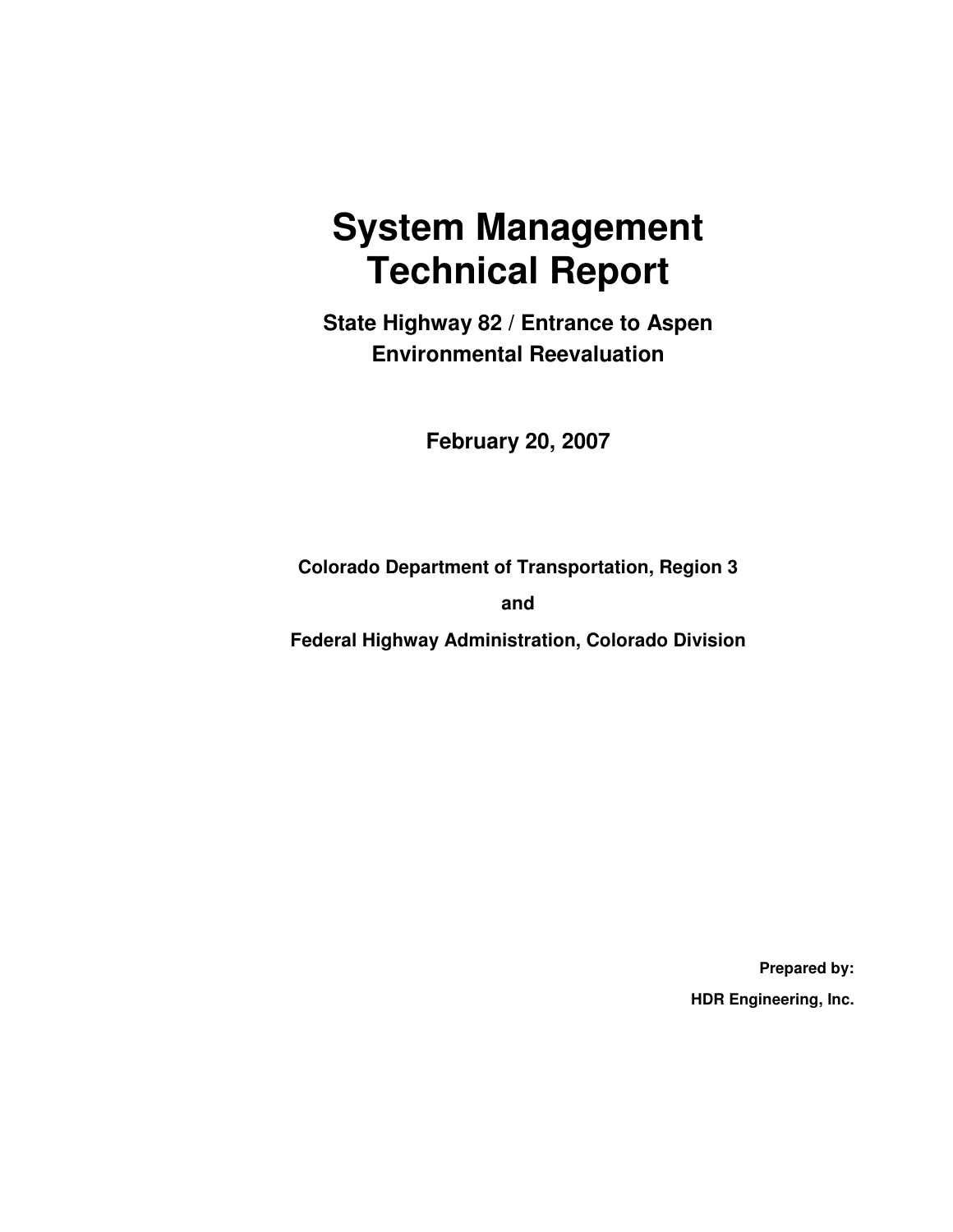#### **Contents**

| 1.0        |       |  |  |
|------------|-------|--|--|
| 1.1        |       |  |  |
| 1.2        |       |  |  |
| 2.0        |       |  |  |
|            | 2.1.1 |  |  |
|            | 2.1.2 |  |  |
|            | 2.1.3 |  |  |
| <b>3.0</b> |       |  |  |
| 4.0        |       |  |  |
| 5.0        |       |  |  |
|            |       |  |  |

#### **Tables**

| Table 1-1. Historic Commercial Enplanements at Aspen/Pitkin County Airport5 |  |
|-----------------------------------------------------------------------------|--|
|                                                                             |  |
| Table 1-3. Performance Monitoring of the Aspen Incremental TM Program 14    |  |
| Table A–1. Federal and state regulations followed in development of the     |  |
| 1997 FEIS Traffic Characteristics section, changes in the regulations, and  |  |
|                                                                             |  |

### **Figures**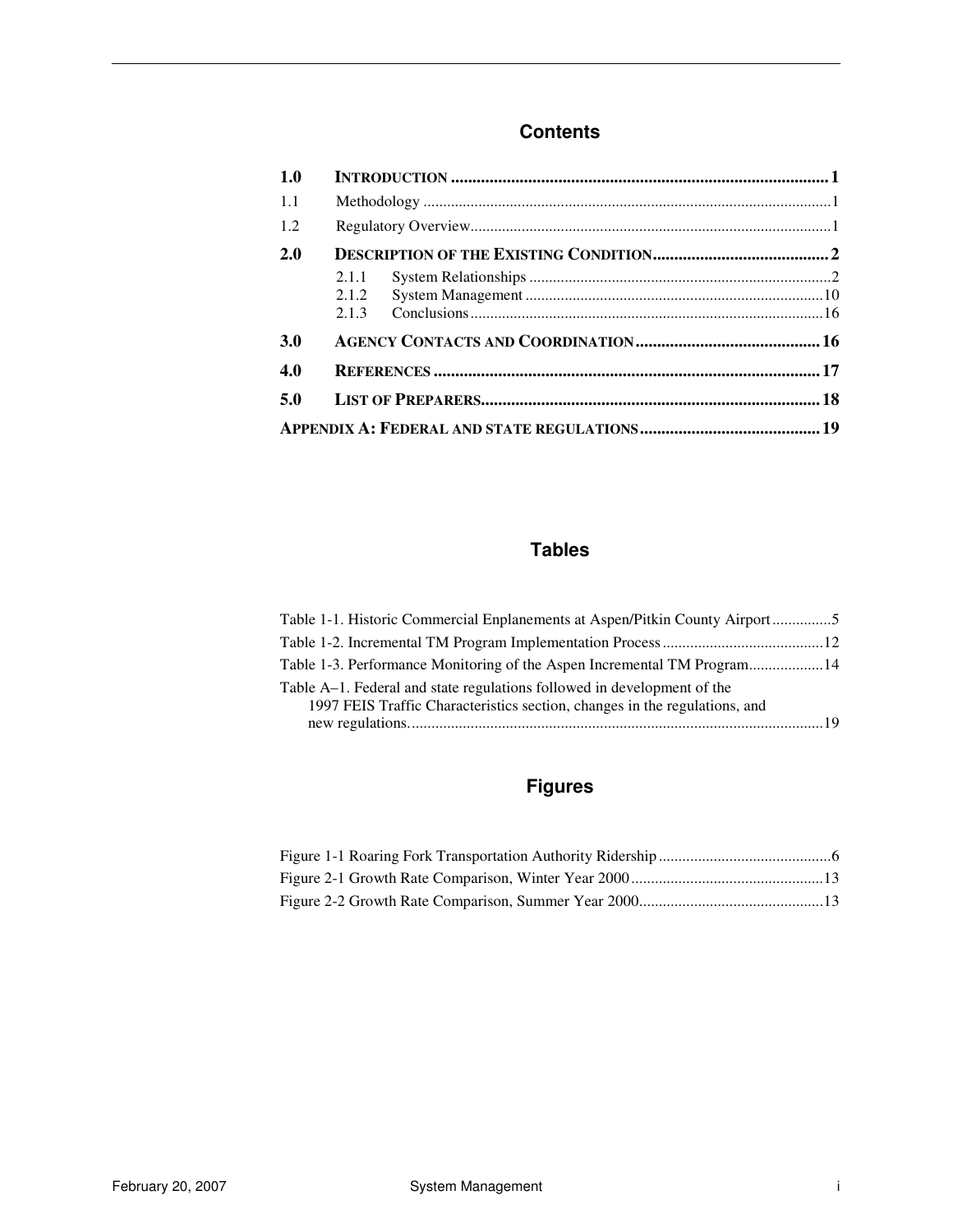# **1.0 Introduction**

This technical report provides a reevaluation of the transportation system relationships and the system management environment as presented in the 1997 State Highway 82 Entrance to Aspen Final Environmental Impact Statement (FEIS) (CDOT, 1997).

Topics covered include transportation facilities, relationships between transportation modes, system management concepts, the Incremental Transportation Management (TM) Program, parking demand at multimodal centers, and future transit ridership characteristics as they relate to the Preferred Alternative selected in the 1998 Record of Decision (ROD) (CDOT, 1998).

Traffic characteristics and safety, topics closely related to system management, are addressed in a separate report, *Traffic Characteristics and Safety Technical Report, State Highway 82/Entrance to Aspen Environmental Reevaluation* (FHWA and CDOT, 2007a). The reader should consider both this report and the traffic/safety report together to fully understand the transportation issues associated with the Entrance to Aspen project.

### **1.1 Methodology**

This report includes information assembled from many sources, which are listed in the reference section. They include transit ridership data from the Roaring Fork Transportation Authority (RFTA), traffic counts from the City of Aspen and the Colorado Department of Transportation (CDOT), and current plans, policy documents, and data from local government-sponsored studies. Data in the FEIS were analyzed as they relate to the Preferred Alternative selected in the Record of Decision. More recent and/or current data on the same topics, as noted above, were assembled and compared to the FEIS data. Differences in the data and new trends were identified and reported.

### **1.2 Regulatory Overview**

The subjects covered in this technical report are those necessary to meet the requirements of federal regulations pertaining to federally-funded (in whole or in part) transportation projects that minimize and mitigate adverse impacts. Table A-1 in Appendix A shows the federal regulations, executive orders, and state regulations upon which the 1997 FEIS was developed in regard to system management and, if those regulations have changed, how they have changed, as well as any new regulations that bear on system management issues.

The only new regulation related to system management is the Safe, Accountable, Flexible, Efficient Transportation Equity Act: A Legacy for Users (SAFETEA-LU) signed on August 10, 2005, by President Bush. It authorizes the federal surface transportation programs for highways, highway safety, and transit for the 5-year period from 2005 to 2009. This legislation addresses the challenges of the proposed project: improving safety, reducing traffic congestion, improving efficiency in freight movement, increasing intermodal connectivity, and protecting the environment.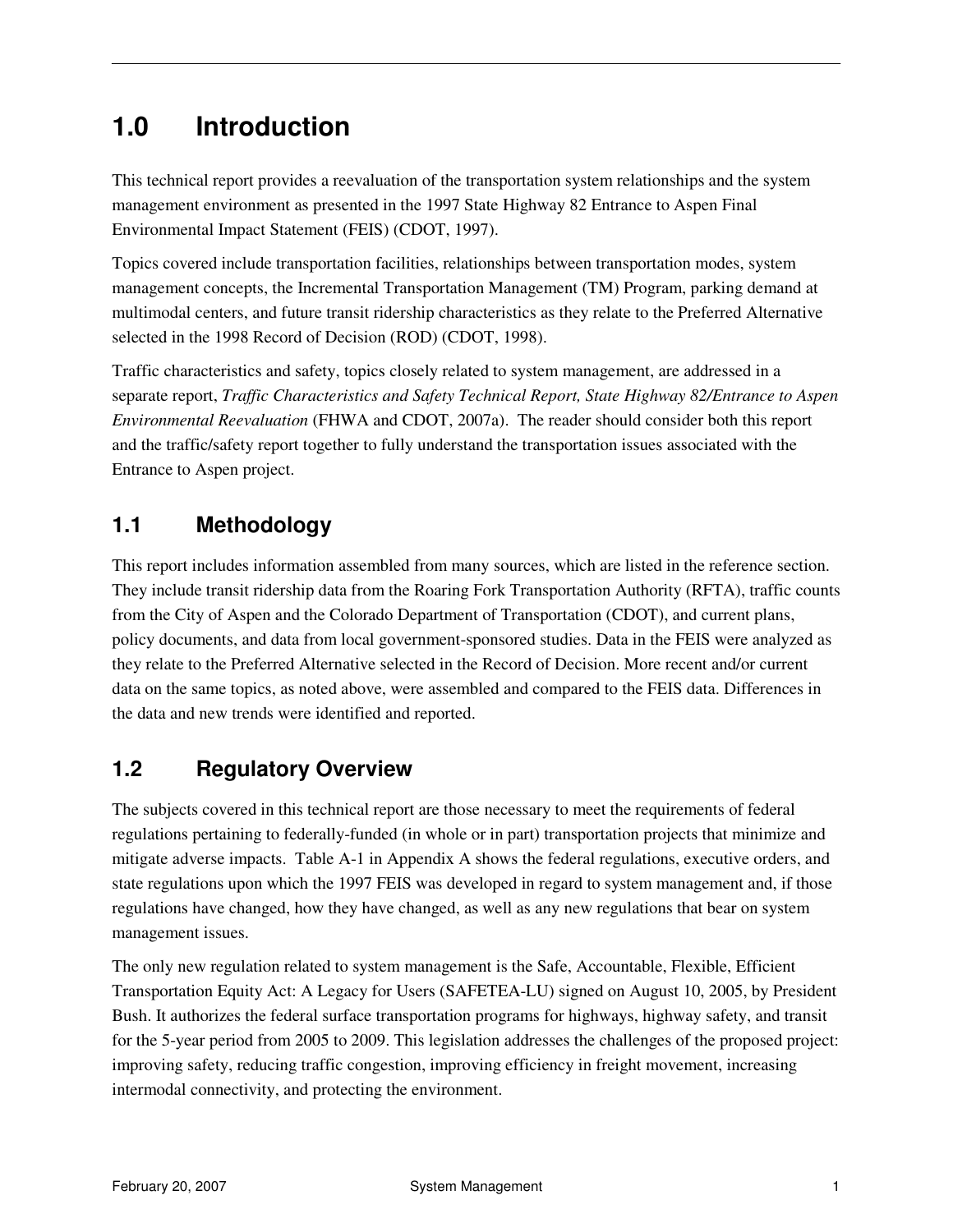# **2.0 Description of the Existing Condition**

The Preferred Alternative selected in the 1998 ROD includes roadway, transit and system management components. Two components of the Preferred Alternative have been constructed since the publication of the FEIS and ROD: (1) Owl Creek Road and West Buttermilk Road have been relocated to create a new, signalized intersection with State Highway 82 near the Buttermilk Ski Area; and (2) the roundabout at the Maroon Creek Road intersection has been completed.

In addition, the Maroon Creek Bridge Replacement Project is currently under construction, scheduled for completion by spring of 2008. This project is being constructed as a bridge replacement without any increase in roadway capacity. The bridge will accommodate the Entrance to Aspen Preferred Alternative in the future by removing the center median and re-striping for two general-purpose lanes and two exclusive bus lanes, although the bridge approaches would still need to be shifted prior to full implementation of the Preferred Alternative (see the Introduction to the Technical Report Volume for more detail).

The intersection of Truscott Drive and State Highway 82 was completed in 2001. While this intersection is not part of the Entrance to Aspen Project, its configuration accommodates the alignment for the east approach to the Maroon Creek Bridge Replacement Project.

A transportation easement across the Marolt-Thomas Open Space was conveyed from the City of Aspen to CDOT in August of 2002, as part of land exchange and mitigation agreements between CDOT and the City of Aspen and Pitkin County. (Refer to Appendix A and B in the 1998 Record of Decision for the details of the open space conveyance agreements and mitigation commitments.)

#### **2.1 System Relationships**

Transportation systems must consider all modes of travel, as well as the relationships among various modes of travel. Within the upper Roaring Fork Valley, transportation modes of importance to the Entrance to Aspen State Highway 82 project corridor include: other roadway links; air service; bus service; pedestrian/bicycle facilities; and potential, future exclusive bus lanes and fixed guideway rail service.

The FEIS provided a description of existing transportation system components as context for discussion of issues including system management, as well as traffic characteristics and safety. This technical report provides an updated description of the existing transportation system as a foundation for the reevaluation of the system management components of the Preferred Alternative selected in the 1998 ROD.

#### **2.1.1 Other Roadway Links**

State Highway 82 between Glenwood Springs and Aspen is the single-most important surface transportation link in Pitkin County and the Roaring Fork Valley. State Highway 82 is the only through highway route that extends along the length of the valley, carrying most of the valley's highway and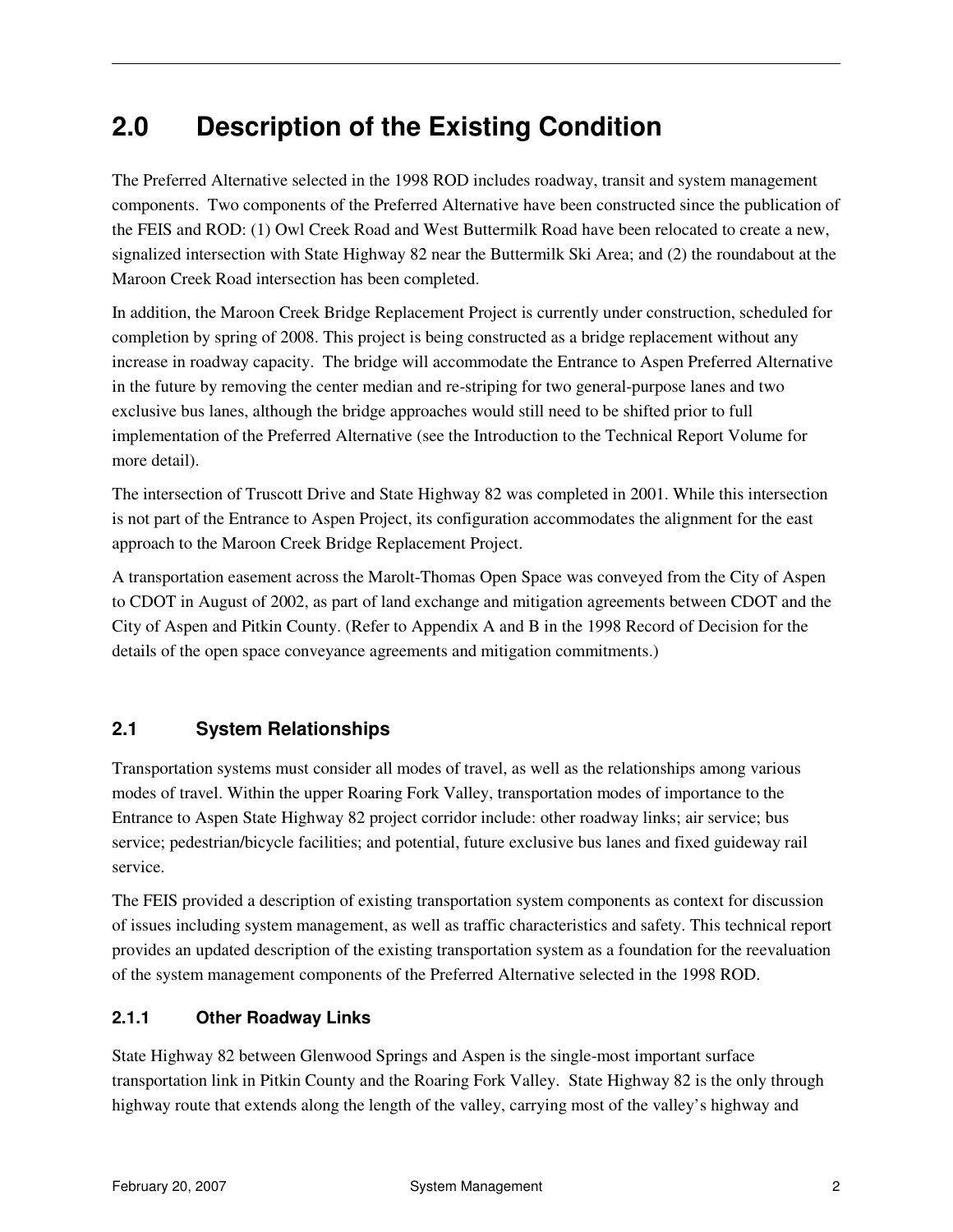transit traffic while providing access to most of the major roads and facilities in Pitkin County and the City of Aspen. While a number of roadways run parallel to individual segments of State Highway 82, none provide full continuity through the valley. Although parallel roadways are used to bypass congestion on selected segments of State Highway 82, diversion to alternative roadway segments does not significantly reduce demand on State Highway 82.

Since publication of the ROD in 1998, CDOT and the City of Aspen have implemented a number of improvements to the State Highway 82 corridor to correct roadway deficiencies, improve traffic flow, and add needed capacity.

Between 1996 and 1998, CDOT completed widening of State Highway 82 to four lanes between Aspen Village and Brush Creek Road. Improvements at Shale Bluffs were completed between 1997 and 2000, while widening between Gerbazdale and the Holland Hills project, and between Snowmass Creek East and West, was completed in 1999 and 2000, respectively (CDOT, 2000).

In 2000, CDOT built a park-and-ride at Brush Creek (200 paved spaces), and began two projects to complete the widening of State Highway 82 between Basalt and Buttermilk. Widening of the first segment, between Aspen Airport Business Center and Buttermilk was completed in 2001. The Aspen Airport Business Center to Buttermilk segment, within the project corridor, was built as a four-lane segment (including peak hour HOV lanes) with several upgrades including relocation of Owl Creek Road and West Buttermilk Road to create a new, combined intersection with State Highway 82 near the Buttermilk Ski Area. The roundabout at the Maroon Creek Road intersection was constructed, along with a new pedestrian underpass. The underpass improves safety by connecting the Owl Creek Trail to the Aspen Trail system (CDOT, 2007a). The widening of Snowmass Canyon followed immediately, and was opened to traffic in the fall of 2004. Additional down valley park-and-ride facilities have since been developed at Buttermilk, Basalt, Snowmass Creek, and Aspen Village. All of the park-and-ride facilities experience heavy use.

The CDOT projects are included in the No Action/Committed Projects Alternative of the West Glenwood Springs to Aspen Corridor Investment Study (CIS) (RFTA, 2003). Travel demand forecasts for both the CIS and the State Highway 82 Basalt to Buttermilk EIS (CDOT, 1993) concluded that, without an improved transit system, such as that included in the Preferred Alternative, the new four-lane highway will experience peak-hour congestion as early as the year 2009. Traffic analysis for the current reevaluation validates this conclusion.

Most recently, the City of Aspen undertook a phased project to improve traffic flow and safety of the Scurves at the signalized intersection of 7th Street and Main Street, known as the "S-Curves Feasibility Study." As the first project phase, an off-season demonstration of selected S-curve improvements (City of Aspen, 2005a) was conducted during a two-week period from May 23 through June 3, 2005. The improvements tested included implementing the following actions simultaneously:

- Left-turn restriction from Cemetery Lane to SH 82 (7-10 a.m., 3-6 p.m.)
- Eight Street closure, north of SH 82/Hallam Street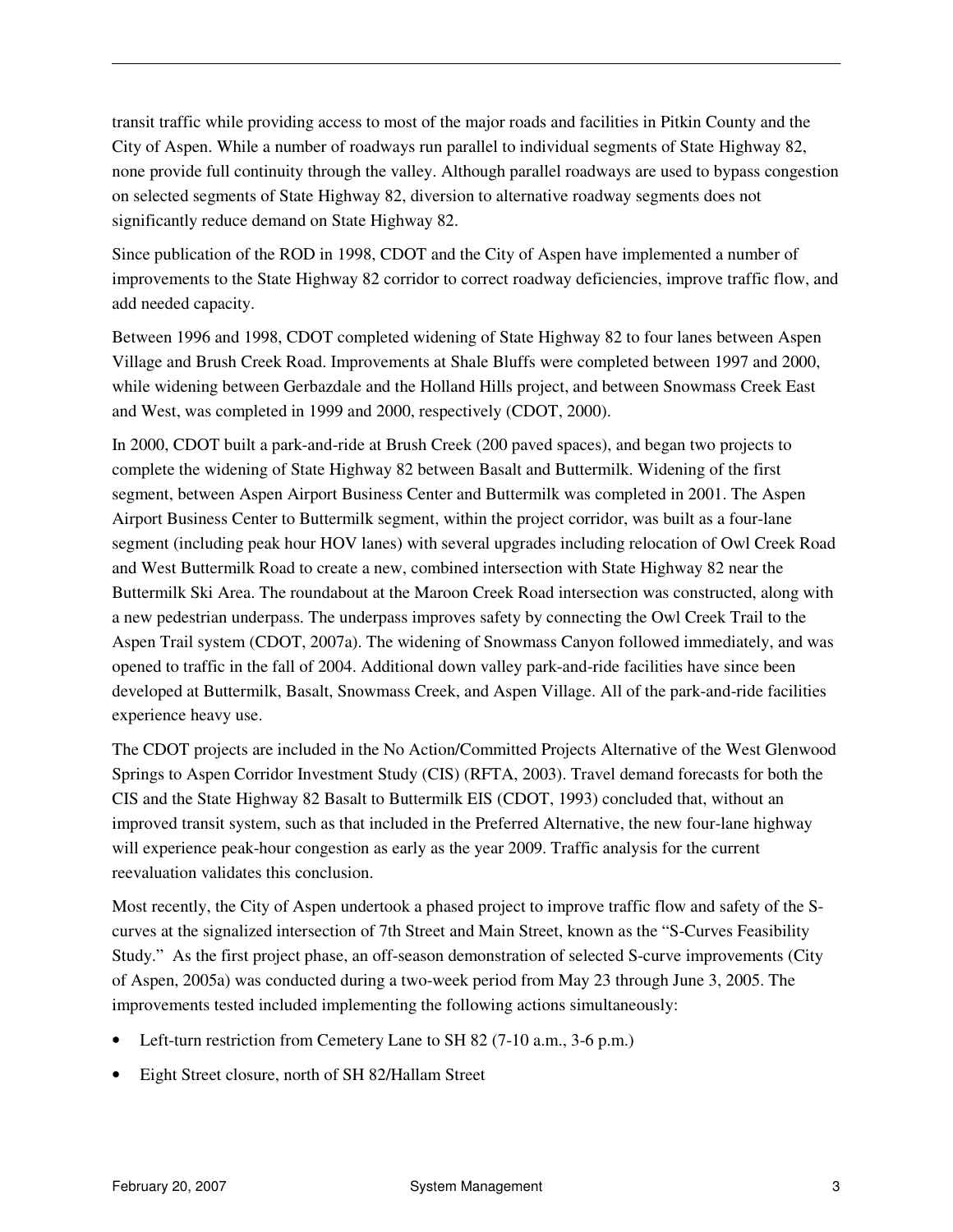- Hallam Street closure, east of SH 82/Seventh Street
- Bleeker Street closure, east of SH 82/Seventh Street
- Bleeker north alley closure, east of SH 82/Seventh Street
- Bleeker south alley closure, east of SH 82/Seventh Street

Off-season testing of the improvements resulted in "… overall improved traffic flow for traffic entering Aspen from the roundabout", as well as a "…significant reduction in the delay at the signalized Cemetery Lane intersection (12.8 to 25. 9 seconds for the morning and evening peaks, respectively)." (City of Aspen, 2005a.) Other observations/ impacts of the tested improvements included a slight increase in queue lengths at the roundabout, increases in traffic volumes on Power Plant Road and Smuggler Road, modest impacts to the intersections of Seventh and Hallam/State Highway 82 and Sixth and Main as a result of turn restrictions and street closures.

Summer "peak season" demonstration of the improvements was conducted in August 2005 (City of Aspen, 2005b). The "peak season testing of the improvements resulted in only modest improvements to traffic flow into Aspen". With summer traffic volumes on State Highway 82 at capacity for most of the day, there is little opportunity for improvement with existing roadway capacity; however, "…closures and turn restrictions at Cemetery Lane do keep the flow constrained through the corridor, minimizing turn movements to and from the mainline, improving the flow of traffic." (City of Aspen, 2005b.) Further implementation testing was recommended in connection with traffic control for CDOT resurfacing activity during the summer of 2006.

To test possible transit operations benefits from exclusive lane operations, the City of Aspen also conducted a demonstration involving peak period removal of parking from the north side of State Highway 82, between  $7<sup>th</sup>$  Street and Garmisch Street. Parking was allowed to continue during the day until 2:30 p.m. After that, the south side of the roadway was used as an exclusive bus lane for westbound buses exiting Aspen (right turn in front of Hickory House). As expected, this scheme resulted in improved peak period bus travel time, decreasing the time for buses to get out of town. However, transit capacity is currently limited and buses still must merge back into general traffic at the S curves and other places that offset the travel time advantages gained from the bus lane on Main Street. Therefore, implementation of the exclusive bus lanes/light-rail transit (LRT) elements of the Preferred Alternative is believed to be necessary to increase transit ridership, address the community goal of zero traffic growth in the City of Aspen, and provide needed transportation system capacity for future corridor person-trip demand.

It was concluded that S-curve improvements will work best as a package and, if paired with an outbound transit lane as part of transit improvements, significant improvement in transit travel times and increases in transit ridership would result. The bus lane on Main Street in Aspen has now been implemented on a permanent basis, and operates daily from 3:00 p.m. to 6:00 p.m. year-round, resulting in a decrease in transit times. The final bus-lane striping was done as part of the State Highway 82 Overlay Project.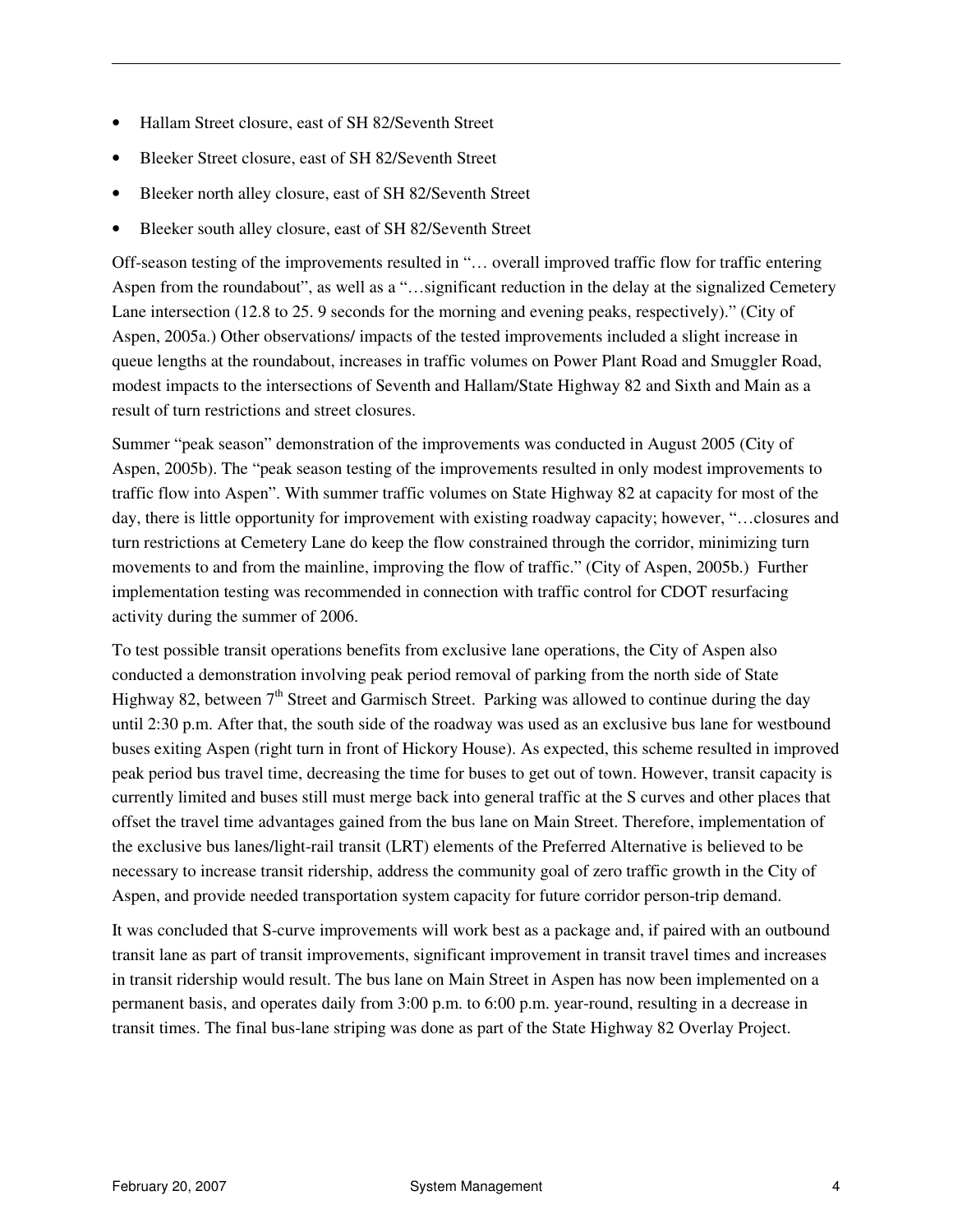Capacity and safety improvements completed within the project corridor since 1998 have not produced adequate additional capacity to satisfy current and future project corridor transportation demand. (See also Traffic Characteristics and Safety Technical Report, FHWA and CDOT, 2007a).

#### **2.1.2 Air Travel**

Aspen/Pitkin County Airport was the third busiest commercial airport in Colorado during 1993, with only Colorado Springs and Denver reporting higher numbers of enplanements (CDOT, 1997). One of the two scheduled commercial airlines, Continental Express, discontinued service in 1994. In spite of increased numbers of flights by the remaining carrier, United Express, the number of enplanements at the airport dropped significantly in 1995. As shown in Table 1-1, however, a significant rebound occurred almost immediately, bringing activity at the Aspen/Pitkin County Airport back to 1993 levels in 1998. Enplanements have remained stable at this level, and the airport is now served by three commercial carriers, United, America West and Delta Airlines. Because all ground traffic to and from the airport must use State Highway 82 to access Aspen, future increases in the level of activity at the airport will produce continuing growth in project corridor transportation demand (CDOT, 1997).

| <b>Airport</b>                                                                                          | 1994    | 1995    | 1996    | 1997    | 1998    | 2005    | <b>Avg Annual</b><br>Growth<br>Rate % |
|---------------------------------------------------------------------------------------------------------|---------|---------|---------|---------|---------|---------|---------------------------------------|
| <b>Pitkin County Airport</b>                                                                            | 251,533 | 204,907 | 206,672 | 217,343 | 251.448 | 249.000 | $0\%$                                 |
| <b>Eagle County Airport</b>                                                                             | 62.347  | 77.167  | 109.118 | 164.415 | 173.041 | 215.464 | 22.7%                                 |
| <b>Regional Total</b>                                                                                   | 313,880 | 282.074 | 315,790 | 381,758 | 424.489 | 464.464 | 6.2%                                  |
| Courage Intermountein Transportation Diapping Decise 2002; uses cononairport cam/sepinta overview 2008; |         |         |         |         |         |         |                                       |

**Table 1-1 Historic Commercial Enplanements at Aspen/Pitkin County Airport** 

Sources: Intermountain Transportation Planning Region, 2003; www.aspenairport.com/geninfo\_overview, 2006; www.eaglecounty.us/airport, 2006.

#### **2.1.3 Bus Travel**

In 1997, during the peak period, Roaring Fork Transportation Authority (RFTA) operated 60 buses on eight routes that were within or connecting to the Entrance to Aspen corridor. Figure 1-1 shows that RFTA ridership more than doubled between 1987 and 1996. By 1994 RFTA was carrying more than three million passengers, with much of the increase occurring between 1993 and 1996 (a 34% increase on valley routes, and a 19 % increase on skier shuttles) due to the additional provisions in new locations, such as a doubling of service between Aspen and El Jebel and increased frequencies in other places. Significantly, CDOT 1993 and 1994 origin and destination (O & D) surveys also showed that 6 % of summer trips and 17 % of winter trips using the State Highway 82 corridor were made on RFTA buses (CDOT, 1997). For peak hour operations affected by congestion, the RFTA person trip share was even higher, with RFTA buses carrying about 37 % of the winter person trips across the Castle Creek Bridge during the a.m. peak hour and 26% in the p.m. peak hour. During the summer of the same year, the RFTA share of person trips crossing the bridge was about 7% during the peak hours. More recent O&D data has not been collected; however, given that a major RFTA service expansion occurred in 1994 and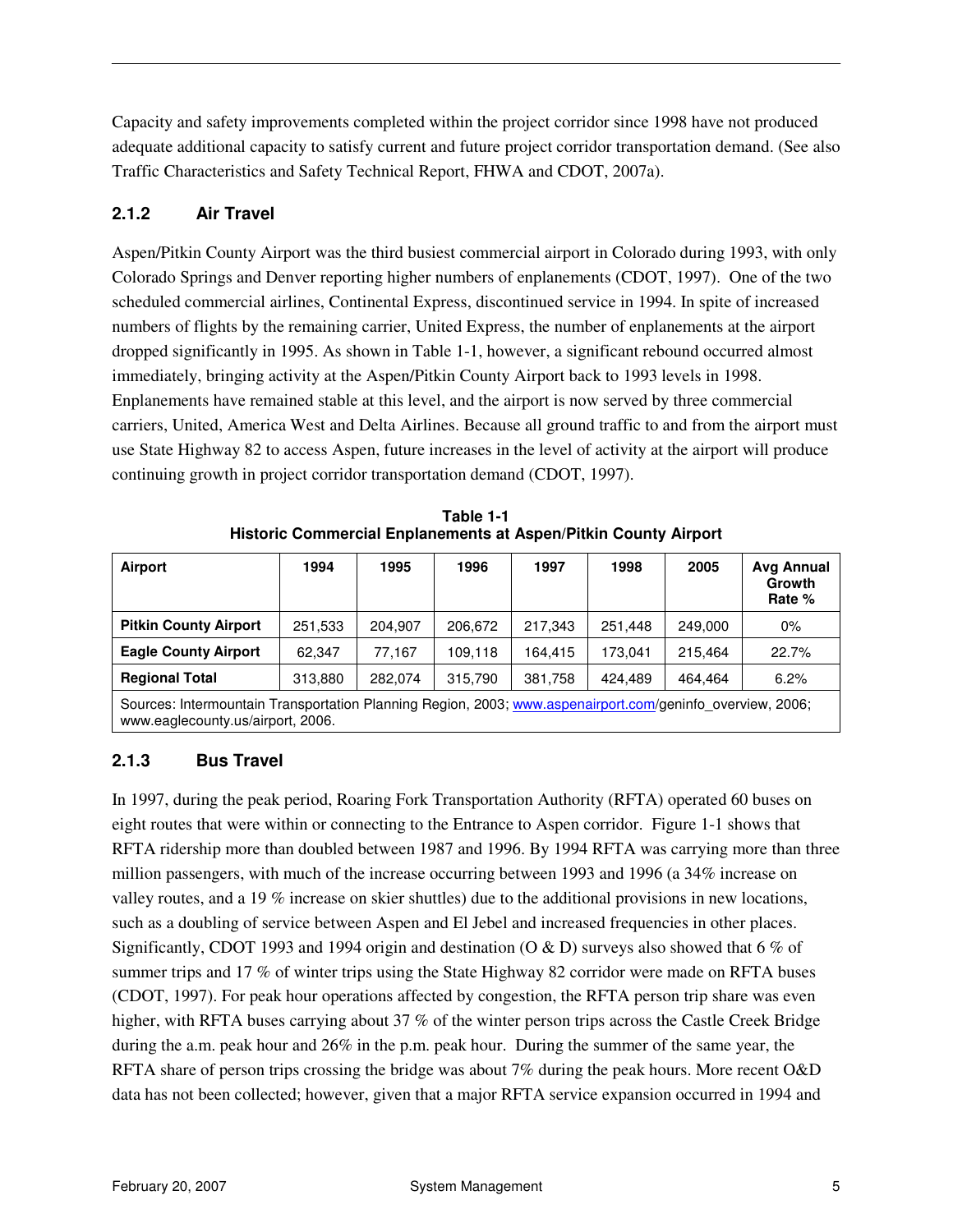1995, the RFTA person trip share on the State Highway 82 corridor would be expected to be higher today. Per the Local and Regional Travel Patterns Study, the transit mode share for 2004 in the Roaring Fork Valley is very high, similar to 1998, at approximately 10 to 13% of all commute trips in the broader region using transit. This compares favorably to cities that rank high nationally in transit usage, including Portland, Oregon, where transit enjoys only a 5.7 % transit mode share. The study observes that Roaring Fork Valley transit mode share varies by community and by work destination, with Aspen and trips to and from Aspen on the high end. The study concludes that transit mode share would increase even more if regional transit frequencies and time savings were increased, making a strong case for implementing enhanced transit service components of the Preferred Alternative in order to meet current and future corridor transportation demand.

Today, transit service to/from and within Aspen is provided on 14 routes, including: 7 city routes, 3 skier shuttle routes, 3 valley routes, and a direct route between Aspen and Brush Creek/State Highway 82 or the Snowmass Mall. RFTA continues to enjoy very high bus patronage, particularly during peak tourist seasons. As shown by Figure 1-1, the rate of growth slowed and was generally stagnant between 1996 and 2004, attributed to such factors as limited existing transit system capacity, delayed improvements in transit, major fare increases, and the overall downturn in the economy. However, transit ridership has been on the incline since 2004. The total number of rides provided on all RFTA services was 3.7 million in 2005, with 1.7 million of these being provided by the commuter services. Ridership numbers as of September 2006 are up 10 % over 2005 levels and, therefore, total annual ridership for 2006 is anticipated to exceed 4.0 million, attributed to improvements in the economy, increasing employment levels, and rising fuel prices. Since 1995, the implementation of paid parking and other TDM measures in Aspen have also provided incentives to use transit. While slight ridership increases have been occurring, jumping to the next level of ridership (such as that shown in Figure 1-1 between 1994 and 1996) will require major improvements to the transit system to accommodate additional capacity.



**Figure 1-1 Roaring Fork Transportation Authority Ridership** 

Note: 2006 total is estimated based on September 2006 actual ridership data showing 10% increase over 2005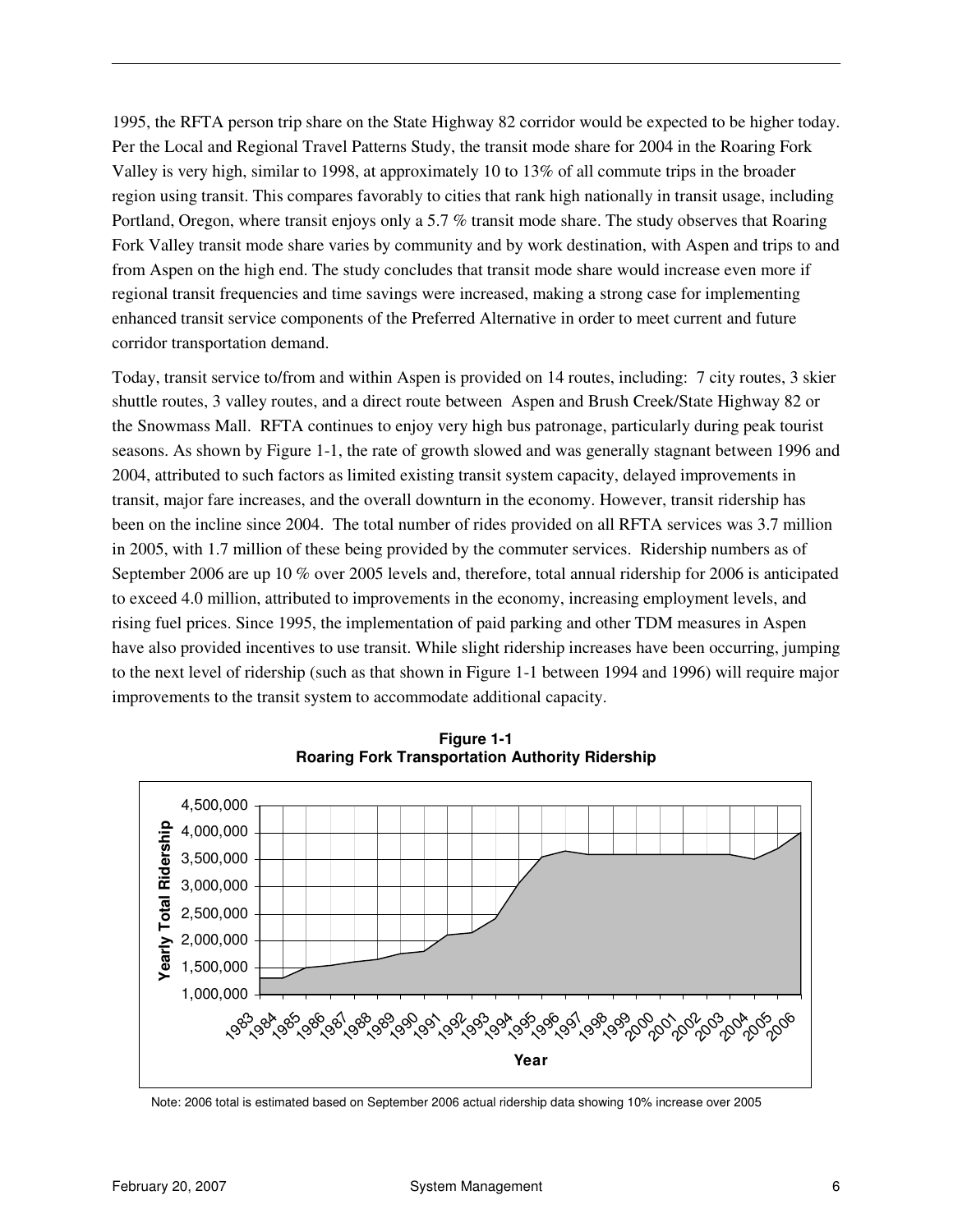#### **2.1.4 Pedestrian/Bicycle Routes**

The project corridor includes the Aspen Airport Business Center Trail, a pedestrian/bicycle trail that parallels State Highway 82 on the north side between the Buttermilk Ski Area and Aspen, and the High School Bike Path, located on the south side of the corridor between Maroon Creek Road and Aspen. There are protected crossings of State Highway 82 at the roundabout, Truscott and Buttermilk.

Additional hiking and bicycling trails that parallel or cross State Highway 82 include:

- Owl Creek Trail, a major trail between Snowmass Village and Aspen, descends through the Owl Creek Valley to a crossing (underpass) of State Highway 82 (4.4 miles long). The trail then joins the Aspen Airport Business Center (ABC) Trail (Aspen Ranger District, 2006). The portion of the trail that crosses State Highway 82 is in the City of Aspen. It was built as an underpass in 2001 as part of the widening of State Highway 82 (Weiss 2006, CDOT 2007b, D'Autrechy 2006a and 2006b, Pitkin County Open Space and Trails 2006).
- James E Moore Trail (2 miles long) is used to reach the High School Trail from the ABC Trail and the Aspen Golf Course & Cross Country Center with an underpass at the roundabout (Aspen Parks & Recreation 2006b).
- Marolt Trail is used as an access route between the ABC Trail and the High School Trail (1.5 miles long). It also connects the West Hopkins Bikeway with Castle Creek Road with overpasses over Maroon and Castle Creek Roads (Aspen Parks & Recreation 2006b).
- Maroon Creek Trail (1.3 miles long) runs along Maroon Creek connecting the eastern end of the Government Trail to the ABC Trail (Aspen Parks & Recreation 2006b).
- The ABC Trail extends from Aspen to the Aspen Airport Business Center along the north side of State Highway 82 (2.5 miles long), with underpasses at Harmony Road and at Truscott, and is connected across State Highway 82 by the Owl Creek Trail, the Maroon Creek Trail, the James E. Moore Trail, and the Marolt Trail (Aspen Parks & Recreation 2006b, D'Autrechy 2006b).

The trails network has changed since the 1997 FEIS was published. Some trails have been modified due to planned construction along the State Highway 82 corridor. New trails have also been created as part of the trails network expansion. For details and maps of the Aspen area trail system, see the *Social Environment and Community Character Technical Report, State Highway 82/Entrance to Aspen Environmental Reevaluation* (FHWA and CDOT, 2007b).

Although the area trails are heavily used, the FEIS concluded that their use does not significantly reduce transportation demand on State Highway 82 (CDOT, 1997). This conclusion remains valid based on 2005 traffic data.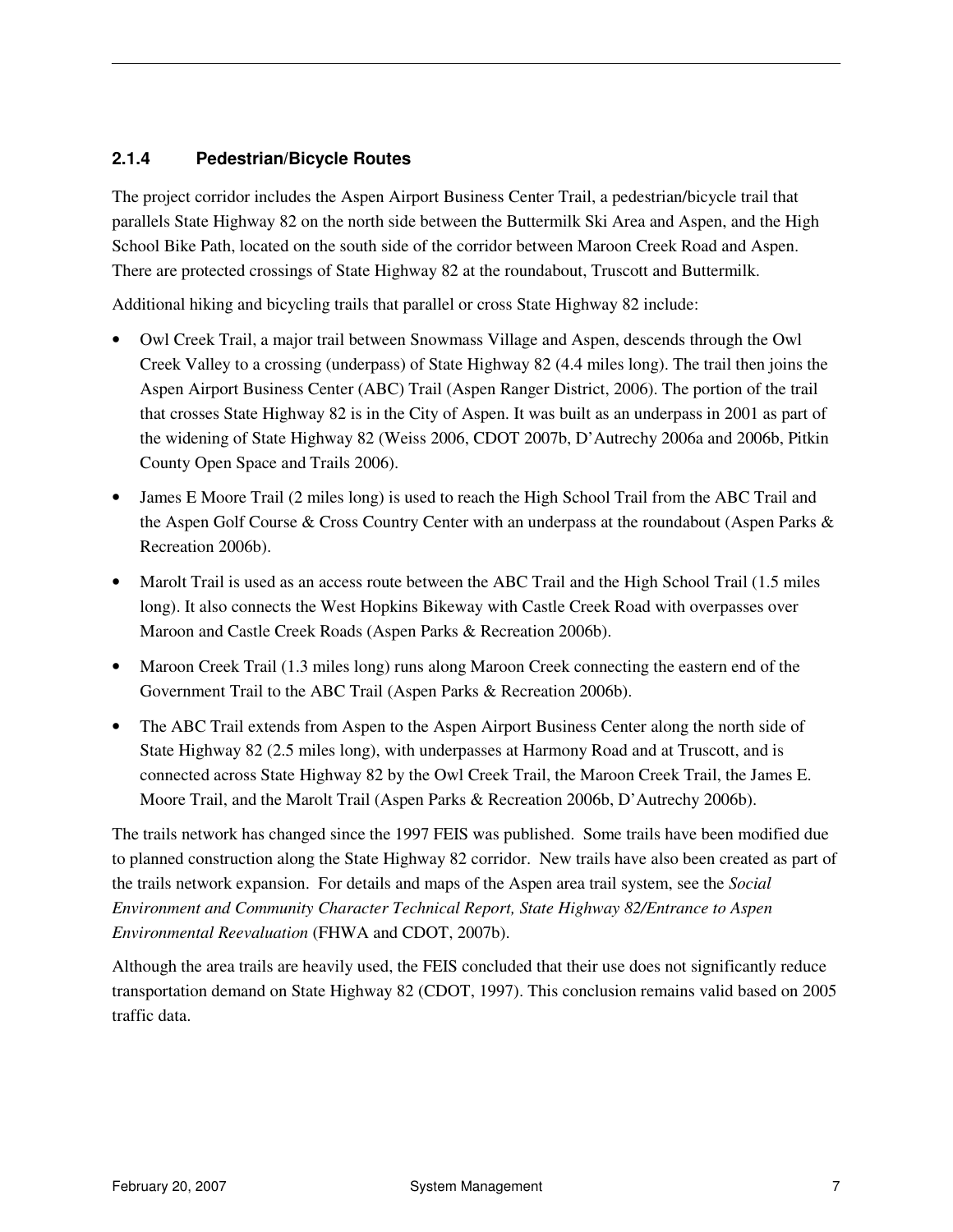#### **2.1.5 Potential Future Transit Travel**

A number of studies have explored the feasibility of providing rail service between Glenwood Springs and Aspen. A 1995 CDOT feasibility study (CDOT, 1995) concluded that, even with transit incentives, rail ridership could reduce travel on State Highway 82 by only 11 percent, not enough to reduce traffic volumes on the existing, two-lane highway below capacity. In June, 1997, the rail corridor from Glenwood Springs to Woody Creek was acquired by local communities in the Roaring Fork Valley with support from Great Outdoor Colorado (GOCO) and Federal Enhancement Funds. A comprehensive alternatives analysis of potential transportation, trails and open space uses within the corridor was undertaken in 1998 in connection with the West Glenwood Springs to Aspen Corridor Investment Study (CIS) (RFTA, 2003). The study evaluated a broad range of alternatives for the CIS study area from Glenwood Springs to Buttermilk, in order to tie into the Entrance to Aspen Preferred Alternative. (The CIS assumed the Entrance to Aspen Preferred Alternative would already be in place as a separate effort.) Through tiered screening using reality checks and fatal flaw testing, three alternatives were developed in the CIS for comparative analysis and selection of a preferred alternative. The final alternatives selected for detailed evaluation were:

- No Action/Committed Projects Alternative
- Bus Rapid Transit (BRT) Alternatives + Trail
	- BRT Bus sub-alternative use dedicated busway from Buttermilk to Aspen
	- BRT-Light-Rail Transit (LRT) sub-alternative uses light rail transit (LRT) from Buttermilk to Aspen
- $\bullet$  Rail + Trail

During the CIS study, it was concluded that an alternative based on rail technology for the entire project corridor ("Rail + Trail"), from Glenwood Springs to Aspen, would not be realistically feasible within the planning horizon due to funding constraints. A decision was made to continue with the study, using NEPA-like evaluation to compare bus and rail technologies, as well as the No Action Alternative. The modified study was used to gauge public support for transit within the corridor, and to seek public input for refinement of the project. The Preferred Alternative selected in the CIS process is bus rapid transit to be implemented by year 2017 (as requested by the RFTA Board of Directors). The BRT project, which will connect to the Entrance to Aspen Preferred Alternative (exclusive bus lanes), includes the following elements: a new fleet of low-floor vehicles that are different in appearance from standard buses; a comprehensive family of ITS elements including real time information, automatic fare collection, and automatic vehicle location technology; enhancements made to bus stops and park and rides to provide stations and other amenities where possible to improve the passenger's experience and convenience; and queue bypass lanes or shoulders at key intersections to allow buses to avoid general traffic congestion.

While BRT has been selected as the regional alternative to be implemented in the near term (next ten years), implementation of a regional passenger rail system is still identified by the RFTA Board of Directors as the longer-term goal.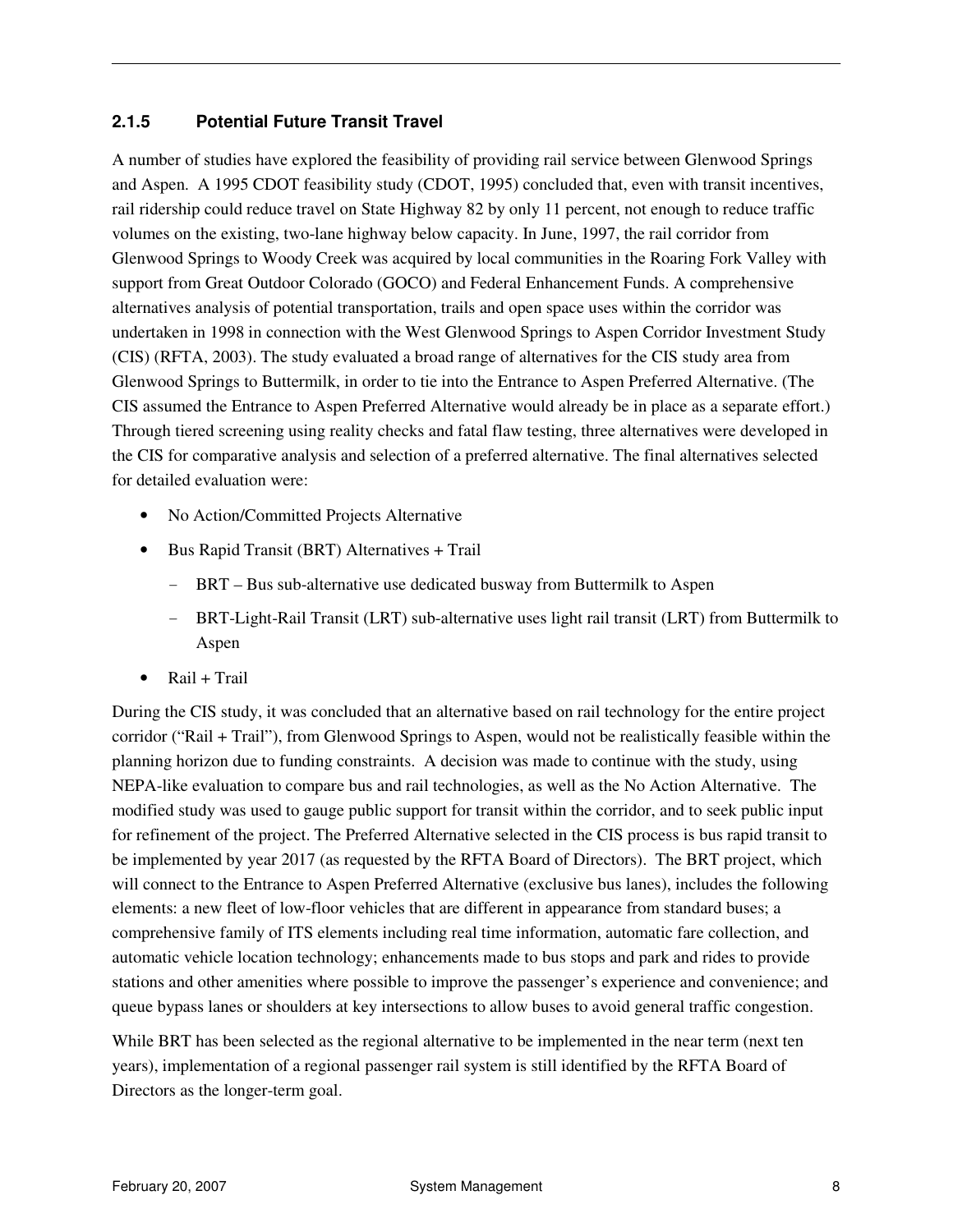The BRT project has garnered regional, state and federal support as demonstrated by its endorsement in the Regional and State Transportation Plans – BRT is currently designated as Priority #3, after the Eagle Spur Road and the State Highway 133 Reconstruction Project. BRT is also authorized for preliminary engineering in the national SAFETEA-LU transportation bill. Additionally, several federal and state grants have been awarded and utilized in furthering the regional BRT project development (for ITS planning, purchase of BRT hybrid vehicles, etc.).

The Preferred Alternative selected in the 1998 Entrance to Aspen ROD incorporates enhanced, high capacity transit service as one of three critical system management components that are needed to produce adequate additional capacity within the project corridor to satisfy current and future transportation demand. With the exception of the Main Street bus lane, the Maroon Creek kiss & ride, and new bus stops, significant transit improvements within the project corridor have not been implemented since issuance of the ROD in 1998. However, RFTA has begun to take steps to implement elements of the BRT project in the last three years, including: replacing 30% of its entire fleet with lowfloor, BRT-compliant vehicles, acquiring land in West Glenwood and Carbondale for development of new park and rides/stations; completing a detailed ITS plan that outlines costs and priorities for implementation of ITS technologies, and actively pursuing state, local and federal funding opportunities. While progress on portions of the regional BRT project has been and can continue to be made, the biggest time-savings advantages to regional transit travel will be realized once the Entrance to Aspen Preferred Alternative is in place. Including the Buttermilk/Airport to Aspen segment in the overall regional BRT project may additionally serve to make the regional BRT project more competitive in garnering federal funds. Enhanced project corridor transit service (express bus, LRT) is critically needed to serve current demand within the project corridor, and interim improvements (i.e., construction of exclusive bus lanes and provision of express bus service) will position the corridor for implementation of incremental transit improvements, perhaps evolving from express bus to BRT to LRT, that will ultimately be needed to serve future project corridor transportation demand.

#### **2.1.6 Multimodal Facilities**

The Preferred Alternative selected in the 1998 Record of Decision includes development of multimodal facilities at the Aspen/Pitkin County Airport and at the Buttermilk LRT station. Although down valley park-and-rides have been developed at Brush Creek, Buttermilk, Basalt, Old Snowmass, and Aspen Village, full-blown upper valley multimodal centers have not yet been implemented. These multimodal facilities will take a step beyond park-and-rides in that they provide not only parking, but also direct connections to transit and land use activity centers such as the airport or ski resorts, and are essential elements to a multimodal approach to transportation. Use of the down valley facilities, as well as success of the Transportation Management (TM) program, underscore the importance of these system management components of the Preferred Alternative, as well as the need to implement the Preferred Alternative's third, complimentary system management component – enhanced transit service – in order to meet current and future corridor transportation demand.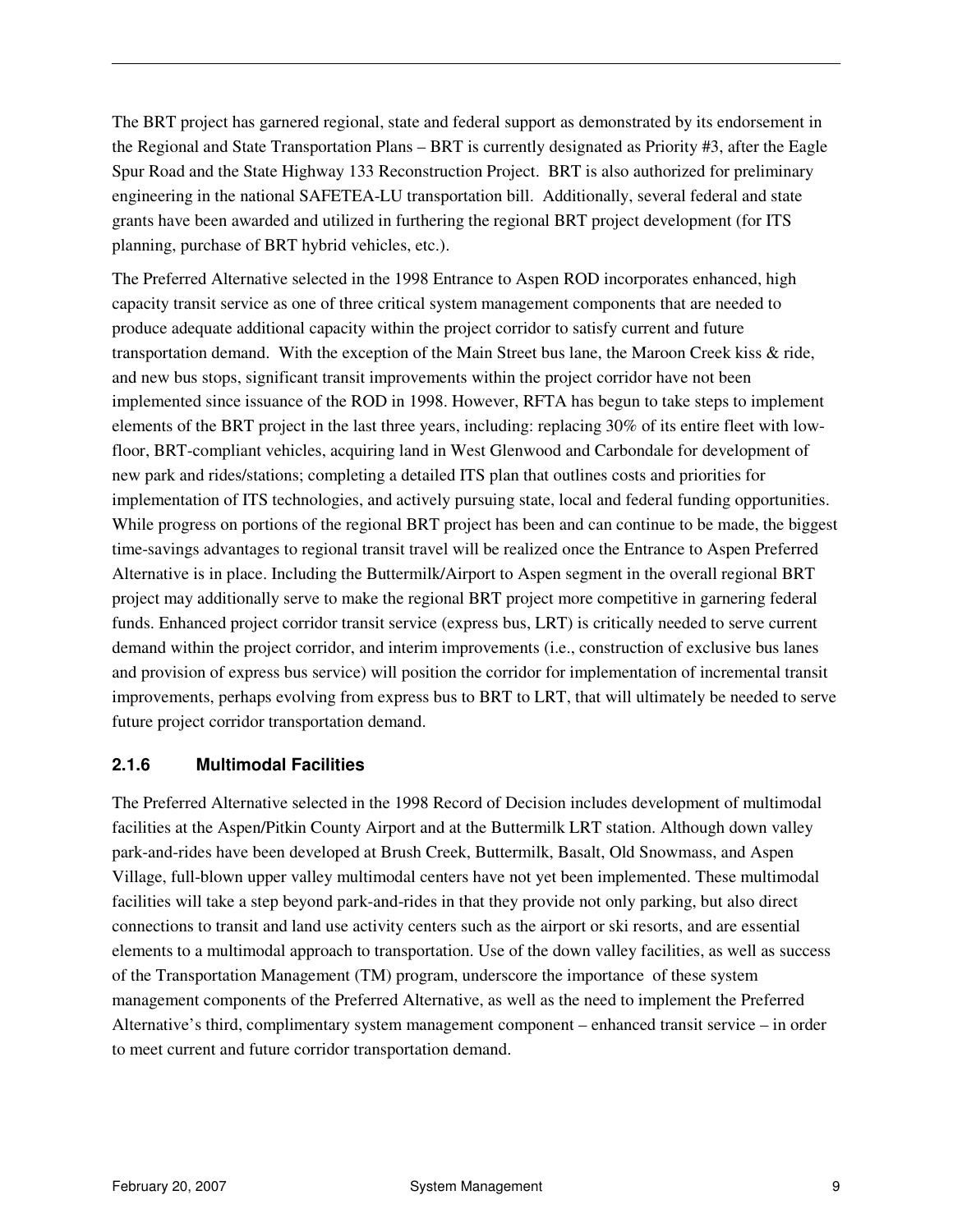#### **2.1.7 Long-Term Transportation Planning Options**

Long-term transportation options within the State Highway 82 corridor include options for future phasing of new technologies, such as light rail transit and Intelligent Transportation Systems. The Preferred Alternative selected in the 1998 ROD includes enhanced transit service within the corridor, as well as multimodal facilities development and implementation of comprehensive demand management strategies. Long-term options to create an integrated, multimodal approach to transportation in the Roaring Fork Valley include implementation of new transit technologies and transportation management strategies.

The FEIS found that serving existing and future person-trip demand on the State Highway 82 project corridor will require a combination of general purpose lanes and transit facilities. Provision of dedicated rights-of-way included in the Preferred Alternative (for LRT, buses, or other high-capacity transit modes) will be critical to providing the transportation capacity needed to accommodate forecasted person trips in the years 2015 and 2030, and will support achieving the stated community goal of limiting the number of vehicles in 2015 to levels at or below those in 1994 (CDOT, 1997). Transit modes, particularly exclusive bus lanes and high-capacity LRT, provide significantly more person-trip carrying capacity within less right-of-way width than can be provided by the addition of general purpose lanes within the corridor. Supporting multimodal parking facilities, also included in the Preferred Alternative, will encourage transit use, limit travel by personal vehicle within the City of Aspen, and reduce traffic congestion within the core downtown area.

#### **2.1.2 System Management**

System management is the coordination of transportation system elements, including transportation management programs, parking demand, and transit ridership. The overarching goals of transportation management are to reduce travel demand and to improve utilization of the transportation system using lower costing actions when compared to more costly investments of adding highway lanes.

Three system management components are included in the Preferred Alternative. This technical report provides an overview and update on implementation of each of the systems management strategies included in the Preferred Alternative: (1) Incremental Transportation Management (TM) Program, (2) multimodal center-based Parking Demand Management, and (3) provision of enhanced transit service/capacity (exclusive bus lanes/LRT on State Highway 82 between the airport and Aspen.

#### **2.2.1 Transportation Management Program**

In 1997, when the FEIS was completed, then-recent (1995) CDOT traffic counts indicated that traffic was then already at least 2.4 percent over the winter target level, and 2.7 percent over the summer target level. To avoid reaching predicted traffic levels that would exceed the zero-growth target by 12 percent by the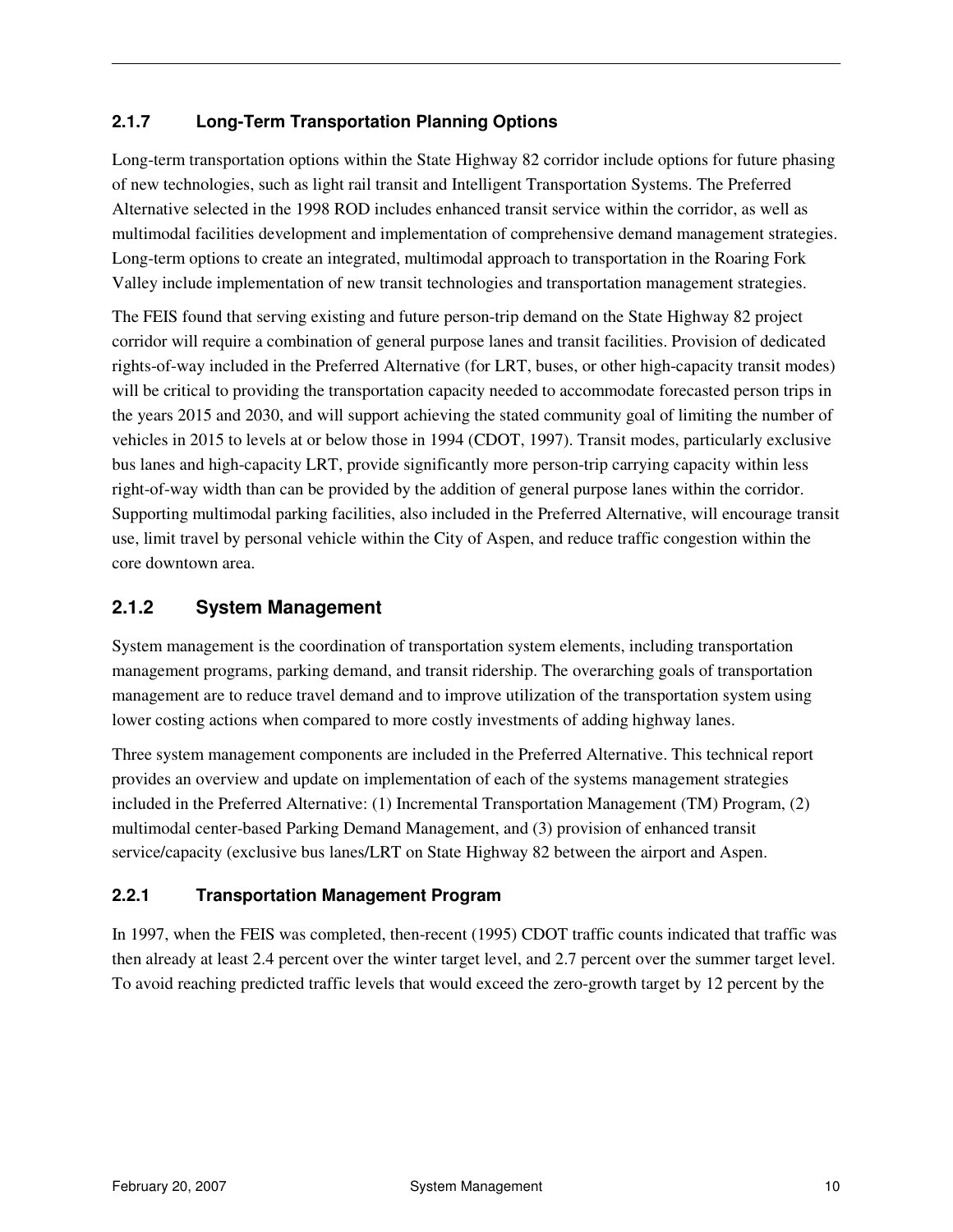year 2000, the City of Aspen implemented the Incremental TM Program in 1995, with the goal of maintaining future traffic volumes at or below the 1994<sup>1</sup> traffic levels in the project corridor.

The TM Program, the first of three system management elements of the Preferred Alternative, is designed to maintain traffic levels at the Castle Creek Bridge at or below 24,800 vehicles per day during the winter, and 28,600 vehicles per day during the summer (CDOT, 1997). The program relies on monitoring and marketing components to direct and support incremental implementation of three levels of TM measures and supporting actions.

The TM Measure Levels are defined as follows:

- Level 1 Starter level actions that are implemented when zero growth is first exceeded. These actions/programs include: putting the program administration in place (TM Authority, staff, permanent counter) and initiation of informational programs (kiosks, ride-matching, trip planning, transit brochures, targeted marketing, etc.).
- Level 2 Programs designed to reduce traffic by 0-5 percent. These programs include: provision of enhanced transit services (shorter headways, larger service area, increased subsidies, new capacity), minor increase in internal parking rates, multimodal stations, commute ordinance, etc.
- Level 3 Programs designed to reduce traffic by 7-10 percent. These programs include: parking caps, auto free zones, major increases in internal parking rates, HOV subsidies, parking space taxes/congestion pricing, etc.

Supporting actions are associated with all three levels, and are intended to help ensure the success of Level 1-3 programs. Supporting actions include: a guaranteed ride home program, provision of park-andride lots, employer programs, bus stop shelters, and bicycle/ pedestrian facilities.

The Incremental TM Program works as follows:

- If vehicle levels are at or below 1994 levels, no new TM measures are implemented.
- The first time vehicle counts exceed the zero-growth goal, the Level 1 program is introduced as a full package.
- If vehicle counts again exceed the zero-growth goal, incremental TM measures are implemented as shown in Table 1-2.

 $\ddot{ }$ 

<sup>&</sup>lt;sup>1</sup> The project objective is stated in the 1998 ROD (page 7) as, "...the stated community goal of limiting the number of vehicles in 2015 to levels at or below those in 1994." Throughout the FEIS, traffic volumes are referred to as levels at or below those in 1993, because the traffic model used for the FEIS was based on 1993 traffic volumes. The FEIS states that difference between 1993 and 1994 traffic volumes is minimal (page I-3, FEIS).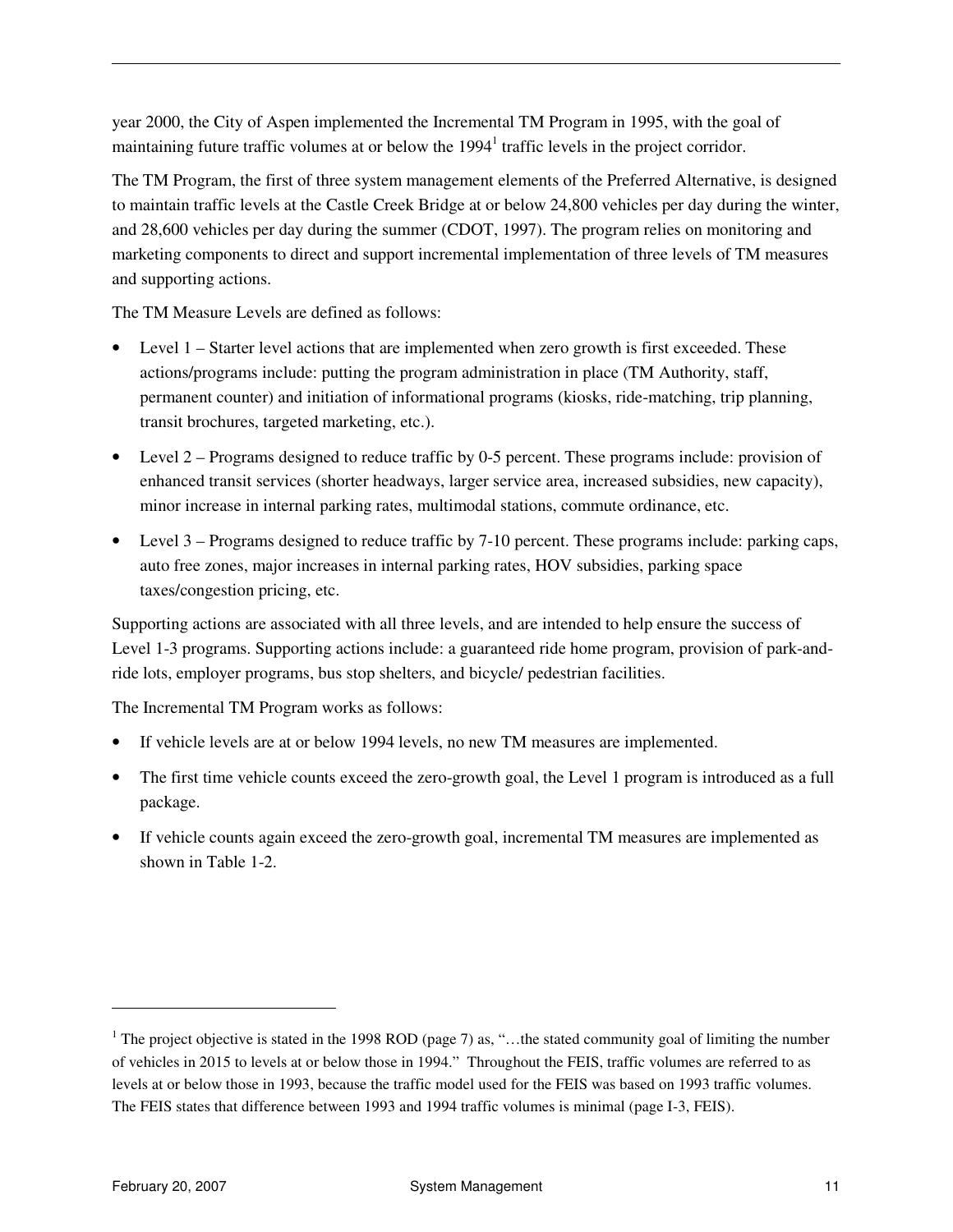| Monthly Average Daily Traffic vs. Zero-Growth Target | <b>TM Measure Implementation</b>                                                      |
|------------------------------------------------------|---------------------------------------------------------------------------------------|
| Less than 5 percent above the zero-growth target     | Implement one item from the second level list at each<br>additional occurrence.       |
| Between 5 and 10 percent over the zero-growth target | Implement two items from the second level list and at least<br>one supporting action. |
| 10 percent or more over the zero-growth target       | Implement one item from the third level list and at least one<br>supporting action.   |
| Source: FEIS (CDOT, 1997).                           |                                                                                       |

**Table 1-2 Incremental TM Program Implementation Process** 

Because the amount of TM needed depends on growth in travel demand, the FEIS (CDOT, 1997) included a comparison of traffic levels, based on historic traffic growth rates to alternative forecasts and the zero growth targets, for the period between 1993 and 2000. From that analysis, presented in Figures 2- 1 and 2-2, it was concluded that, in order to meet the zero growth targets, TM measures would need to reduce winter traffic by 5 to 12 percent in the year 2000, while year 2000 summer reductions from TDM would need to be in the range from 9 to 12 percent. The gap has increased since 2006, and will continue to widen in the future. While RFTA summer ridership increased by 3,900 new peak riders between 1993 and 1995, traffic levels still increased by 2,500 vehicle trips. If transit is to attract enough riders to achieve the needed traffic reductions, high-capacity transit service improvements, as included in the Preferred Alternative, will be needed.

Since its inception, the Incremental TM Program has been successful in meeting zero-growth goals, primarily through Level 1 and Level 2 measures, together with associated supporting measures. The implementation of paid parking in 1995, with pricing increases in 2001, was critical to success of the program.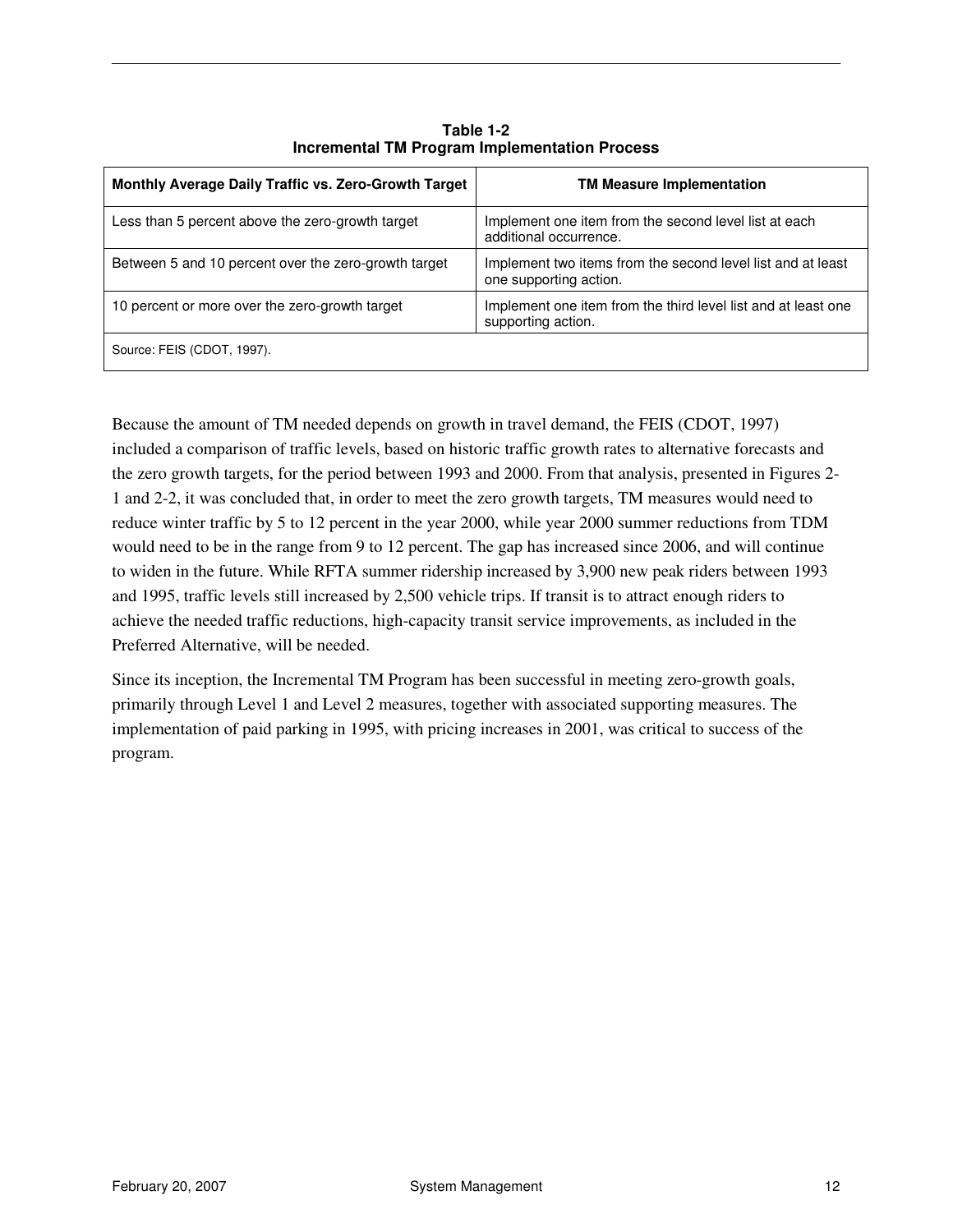

**Figure 2-1 Growth Rate Comparison, Winter Year 2000** 

**Figure 2-2 Growth Rate Comparison, Summer Year 2000** 



Note: Figures 2-1 and 2-2 are reproduced here from the FEIS. Figure 2-2 did not include a "Low Projection" in the FEIS, and traffic modeling information from the time of the FEIS (1995) cannot be verified so no "Low Projection" is estimated here.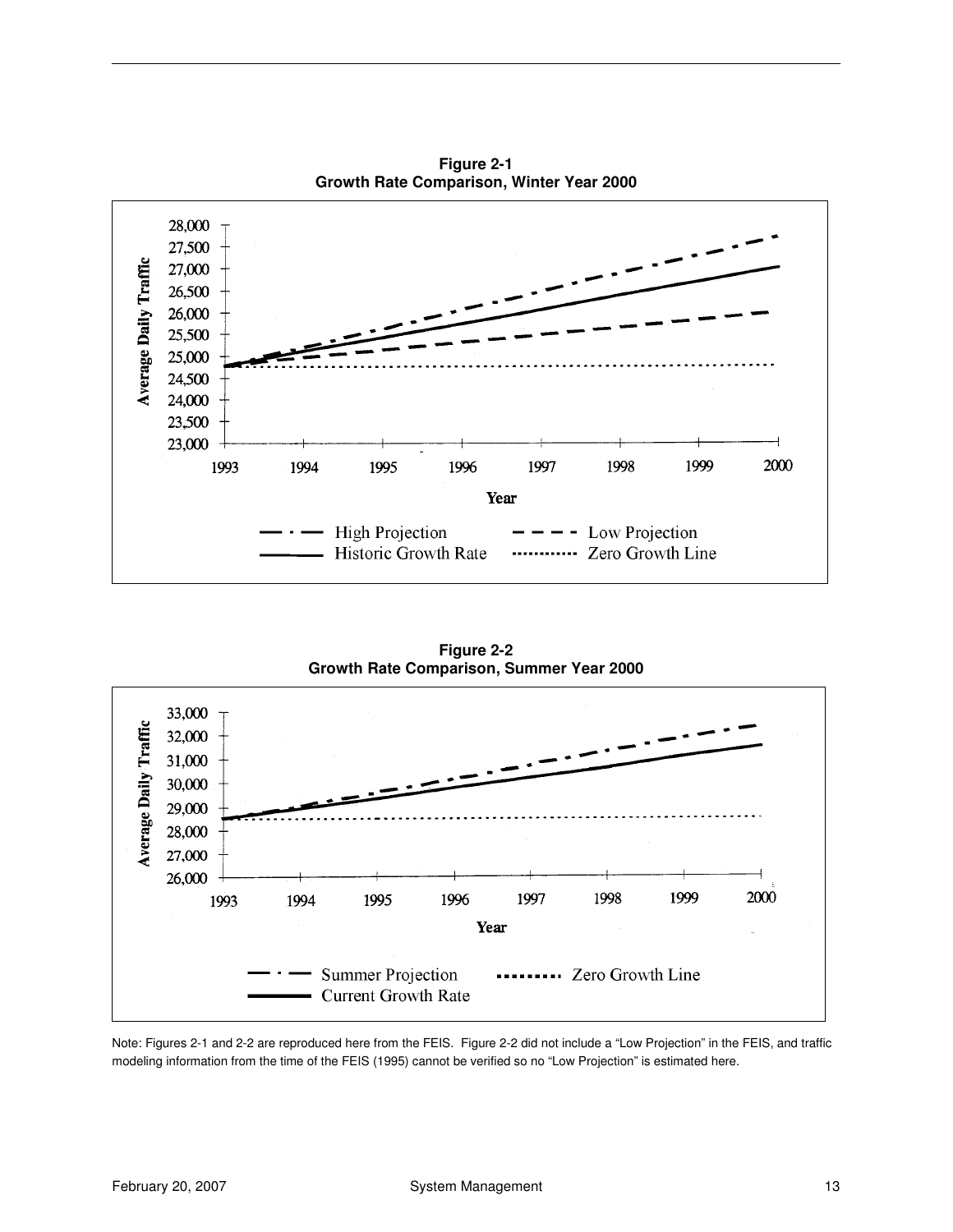Although winter and summer months were used to guide TM measure implementation, the TM Program was designed to monitor performance relative to monthly targets, recognizing that these monthly volumes would need to be adjusted periodically, in accordance with changes in the annual profile such as peak increases in off-season traffic. Table 1-3 provides a summary of Incremental TM Program performance monitoring and implementation.

|                  | Monitoring Year <sup>a, b</sup>   |                          |                    |                    |                          |                    |                    | 2005 vs. 1993      |             |          |
|------------------|-----------------------------------|--------------------------|--------------------|--------------------|--------------------------|--------------------|--------------------|--------------------|-------------|----------|
| <b>Month</b>     | 1993<br>$\mathsf{ADT}^\mathsf{c}$ | 1999<br><b>ADT</b>       | 2000<br><b>ADT</b> | 2001<br><b>ADT</b> | 2002<br><b>ADT</b>       | 2003<br><b>ADT</b> | 2004<br><b>ADT</b> | 2005<br><b>ADT</b> | <b>Diff</b> | % Diff   |
| January          | 23800                             | 22701                    | 22504              | 22827              | 22945                    | 22837              | 23816              | 24398              | 598         | 2.51     |
| February         | 24300                             | 23638                    | 23910              | 23932              | 23207                    | 23694              | 23400              | 24164              | (138)       | $-0.57$  |
| <b>March</b>     | 24800                             | 25574                    | 24590              | 24752              | 23822                    | 23812              | 25417              | 25892              | 1092        | 4.40     |
| April            | 18800                             | 19734                    | 20270              | 19443              | 19900                    | 19789              | 18921              | 19420              | 620         | 3.30     |
| May              | 19300                             | 18538                    | 19944              | 18929              | 19310                    | 18837              | 18924              | 19021              | (279)       | $-1.45$  |
| June             | 26200                             | 25408                    | 25126              | 23719              | 23618                    | 25003              | 25650              | 25097              | 1103        | $-4.21$  |
| July             | 28600                             | 26579                    | 27873              | 27325              | 28777                    | 29285              | 29278              | 29544              | 944         | 3.30     |
| August           | 28600                             | 25142                    | 27375              | 26237              | 27497                    | 27391              | 27952              | 27998              | (602)       | $-2.10$  |
| <b>September</b> | 24000                             | 23294                    | 21964              | 21763              | 22396                    | 22231              | 23879              | 23796              | (204)       | $-0.85$  |
| <b>October</b>   | 20500                             | 20038                    | 20511              | 19921              | 19969                    | 19866              | 20521              | 20371              | (129)       | $-0.63$  |
| <b>November</b>  | 20000                             | $\overline{\phantom{a}}$ | 18643              | 18430              | $\overline{\phantom{a}}$ | 18220              | 19652              | 18892              | (1108)      | $-5.54$  |
| <b>December</b>  | 25200                             | 24743                    | 22847              | 22394              | $\overline{\phantom{a}}$ | 22880              | 24882              | 22449              | (2751)      | $-10.92$ |
| Avg AADT/ Month  | 23675                             | 23217                    | 22963              | 22473              | 23144                    | 22820              | 23524              | 23420              | (255)       | $-1.08$  |

**Table 1-3 Performance Monitoring of the Aspen Incremental TM Program** 

a Monthly traffic volumes that exceed the 1993 winter or summer target threshold are shaded in grey. The TM Program, the first of three system management elements of the Preferred Alternative, is designed to maintain traffic levels at the Castle Creek Bridge at or below 24,800 vehicles per day during the winter, and 28,600 vehicles per day during the summer (CDOT, 1997).

b Monthly traffic volumes that exceed the 1993 total for that month are shown in **bold**. These monitored exceedances triggered implementation of appropriate TM program elements to reduce traffic volumes.

 $c$ ADT = Average Daily Traffic

Source: Incremental TM Program monitoring data from the City of Aspen

#### **2.2.2 Parking Demand**

The second systems management element of the Preferred Alternative includes development of parking facilities at multimodal centers within the project corridor. Because parking demand is highly dependent on capturing transit ridership, parking facilities will be scattered at transit-served locations along the corridor as a partner, supporting strategy for the transit component of the Preferred Alternative. Since 1997, down valley park-and-rides have been developed at Brush Creek, Buttermilk, Basalt, Snowmass Creek, and Aspen Village. However, full-blown upper valley multimodal centers have not yet been implemented. (The Brush Creek park-and-ride is currently being expanded; in addition to its 200 paved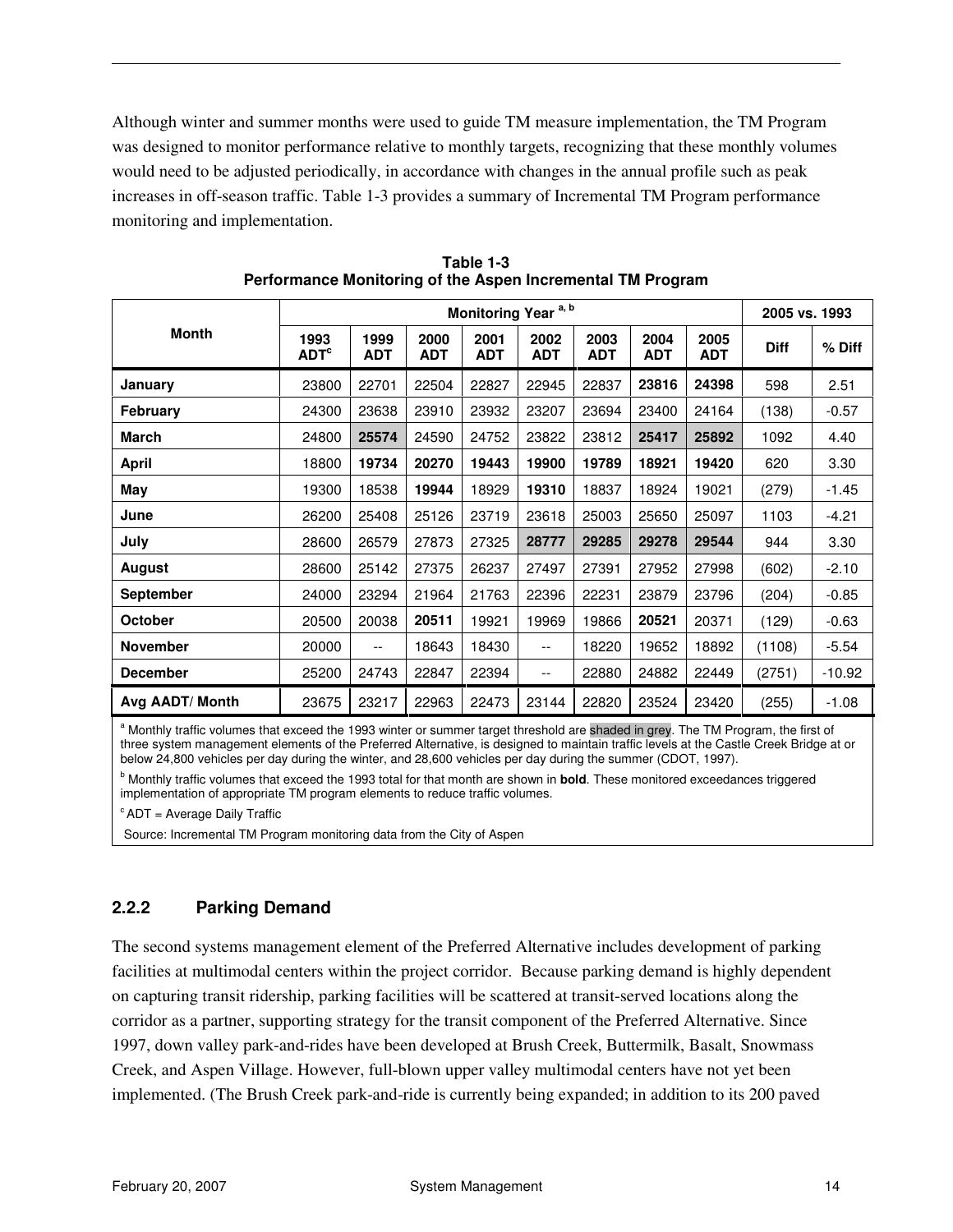spaces, it will have another 200 recycled asphalt spaces and an area planted in native grasses that can accommodate another 1,000 vehicles during special events.)

As noted by the FEIS, future exclusive bus lanes/LRT operations to the Buttermilk Ski Area and the Airport could make these locations attractive as multimodal centers. Airport parking facilities would be sized to meet projected demand, assuming that no parking fee is charged, bus riders receive free transfers to rail, Aspen home-based trips do not park at the multimodal lot, and sufficient TM measures are in place to meet the zero-growth target (CDOT, 1997).

At the proposed Buttermilk Multimodal Center, the FEIS indicates that parking lot is constrained to 750 spaces, and that unrestricted parking demand would likely exceed the available 750 spaces by 50 percent in 2015. The TM program could focus on reducing Aspen-origin and Aspen-destination drive trips and increasing express bus/LRT usage to manage the potential parking shortfall. TM measures suggested in the FEIS (CDOT, 1997) to restrict Aspen-based demand for Buttermilk parking include:

- Issuing a transportation access pass to all arriving Aspen visitors.
- Restricting westbound left turns into Buttermilk during the morning peak hours. (Since publication of the 1997 FEIS, intersection improvements have improved traffic flow in this portion of the corridor such that restricting westbound left turns may no longer be an effective disincentive for reducing Aspen-origin drive trips.)
- Providing reserved parking spaces in the Buttermilk lot for down valley travelers with a Buttermilk destination using a Medallion/Pass program available to down valley residents and hotel patrons.

#### **2.2.3 Future Transit Ridership Characteristics**

The final systems management element of the Preferred Alternative consists of an LRT system extending from a new LRT Maintenance Facility to be located west of Service Center Road (north side of State Highway 82 near the Aspen/Pitkin County Airport) to Rubey Park in downtown Aspen. The Preferred Alternative LRT envelope runs parallel to and on the south side of the highway component of the Preferred Alternative. The LRT system would be developed initially as exclusive bus lanes if local support and/or funding are not available for LRT, and the platform would be built at an adequate width to allow interim exclusive bus lanes to continue in operation during later construction of the LRT.

Implementation of light rail service (or an interim high-capacity transit alternative, such as exclusive bus lanes) between Rubey Park and the airport will change how people get to and from Aspen, and is essential to achieving the community's overarching goal of zero-growth in traffic volumes. If zero-growth targets are met in the future, one in three persons traveling through the State Highway 82 corridor will do so on buses/LRT.

As stated in Section 2.1.3, major capacity increases are needed to accommodate the next level of increased ridership numbers. Implementation of the bus lanes/LRT is a critical step in providing additional transit system capacity. For example, with the addition of the exclusive bus lanes, 5-minute headways could be provided on a consistent basis for buses operating between Rubey Park and the Brush Creek park-and-ride. For the three hours in the evening peak between 3:00 and 6:30 p.m., a total of 37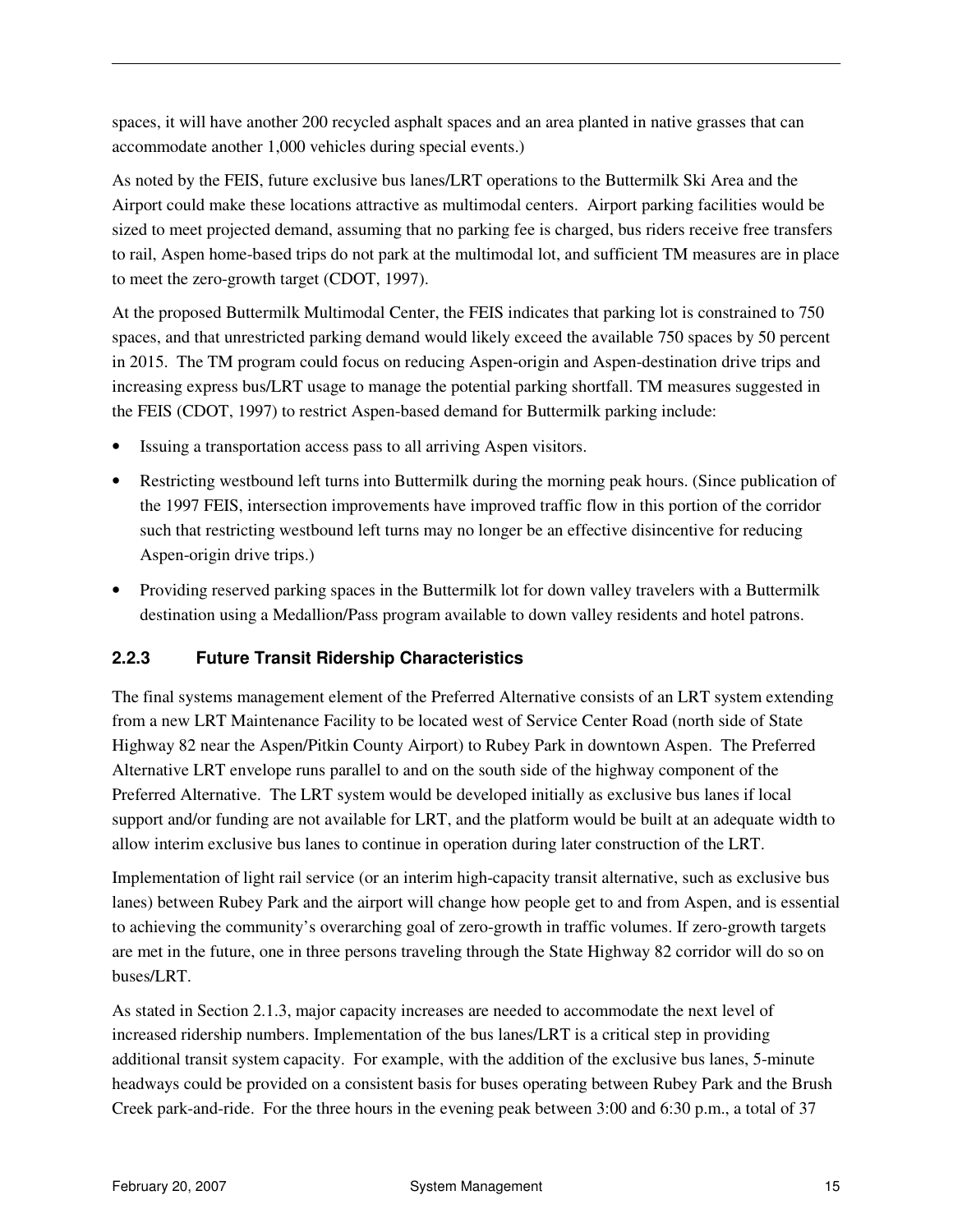bus trips using the dedicated bus lanes would carry an estimated 1,665 passengers in the peak direction. It is estimated that 5-minute headways could be maintained using 8 to 9 vehicles.

#### **2.2.4 Conclusions**

The FEIS characterizes the State Highway 82 corridor as constrained and of inadequate capacity to meet even current (1997) transportation demand. This remains true today. While the Incremental TM Program has been effective in stemming traffic growth within Aspen, traffic congestion throughout the project corridor remains a problem that can be expected to worsen in the future.

Capacity and safety improvements completed within the project area since 1998 have not produced adequate additional capacity to satisfy current and future project corridor transportation demand. Travel into the valley will increase, as evidenced by increases in State Highway 82 up-valley traffic volumes, as well as levels of activity at regional airports. Because all ground traffic to and from the Aspen/Pitkin County Airport must use State Highway 82 to access Aspen, any increases in the level of activity at the airport will produce continued growth in project corridor transportation demand. RFTA continues to enjoy very high bus patronage, particularly during peak seasons, but the rate of growth has slowed and been generally stagnant since 1996 due to fare increases, limited financial capacity to implement improvements, inability to operate in extended dedicated bus lanes, and the downturn in the economy following September 11, 2001. Since 2004, transit ridership is on the rise, largely attributed to a stronger local economy resulting in an increase in jobs and employees. As described and illustrated in Section 2.1.3, 2006 transit ridership is expected to exceed 4 million passengers, and has risen 10% over 2005 levels as of September, 2006.

Incremental implementation of some system management components of the Preferred Alternative has occurred since 1998. Continued success of Aspen's Incremental Transportation Management (TM) program underscores the proven effectiveness of these system management components of the Preferred Alternative, as well as the need to implement the Preferred Alternative's third system management component – enhanced transit services – in order to meet current and future corridor transportation demand.

### **3.0 Agency Contacts and Coordination**

Data was collected from CDOT, City of Aspen, Pitkin County, and RFTA for this system management analysis. All data and personal communications are listed in Section 4.0, References.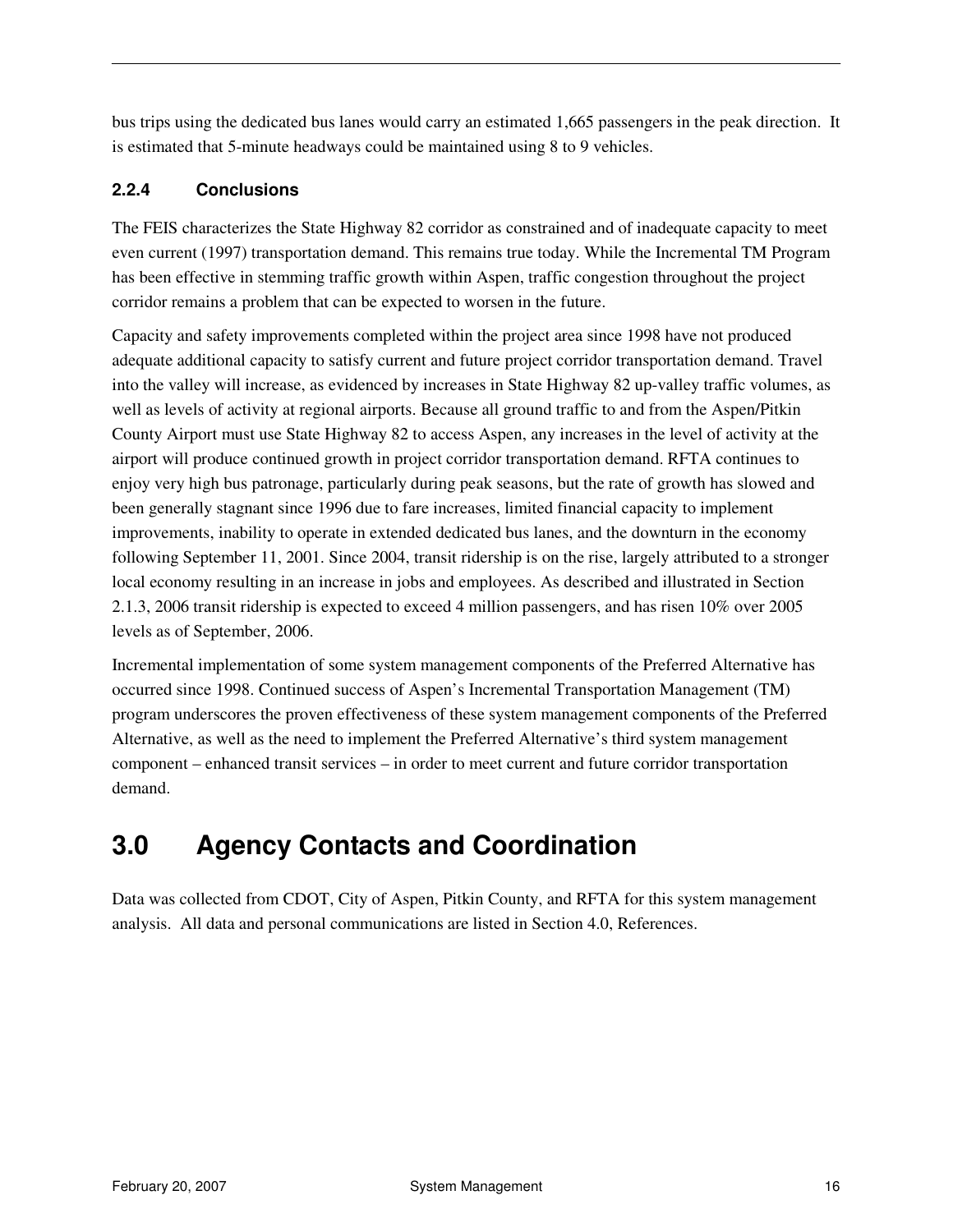# **4.0 References**

| Aspen Parks & Recreation, 2006a. Skateboard Park,<br>http://www.aspenrecreation.com/index.cfm?fuseaction=standardpage&mainid=242&yId=9&zId=<br>1, accessed June 20, 2006.                                                                                                                                                                                        |
|------------------------------------------------------------------------------------------------------------------------------------------------------------------------------------------------------------------------------------------------------------------------------------------------------------------------------------------------------------------|
| ., 2006b. Trails Guide,<br>http://www.aspenrecreation.com/index.cfm?fuseaction=standardpage&mainid=25&yId=9&zId=2<br>accessed June 22, 2006.                                                                                                                                                                                                                     |
| Aspen Ranger District, 2006. U.S. Department of Agriculture, White River National Forest,<br>http://www.fs.fed.us/r2/whiteriver/rangerdistricts/aspen_sopris/trails/ROGSnowmassTrails.pdf,<br>accessed June 22, 2006.                                                                                                                                            |
| City of Aspen, 2005a. S-Curve Improvements Off-Season Demonstration Analysis, DMJM Harris, Inc.,<br>June 2005.                                                                                                                                                                                                                                                   |
| ____, 2005b. S-Curve Improvements Summer Demonstration Analysis, Schmueser Gordon Meyer,<br>September 2005.                                                                                                                                                                                                                                                      |
| 2003. SH 82 Accident Statistics, Colorado State Patrol Data Base, 2000-2003 SH 82 Summary<br>Records.                                                                                                                                                                                                                                                            |
| Colorado Department of Transportation (CDOT), 2006a. Project Description, State Highway 82, AABC<br>Between Aspen Airport Business Center & Buttermilk<br>http://www.dot.state.co.us/SH82/aabc.html, accessed August 21, 2006.                                                                                                                                   |
| __, 2006b. Data & Statistics, Traffic Data, accessed July, 2006<br>http://www.dot.state.co.us/App_DTD_DataAccess/Traffic/index.cfm?fuseaction=TrafficMain&<br>MenuType=Traffic                                                                                                                                                                                   |
| 2000. SH82 Historical Timeline, 1995, 1996-2000<br>http://www.dot.state.co.us/sh82/projecthistory.html, accessed August 21, 2006.                                                                                                                                                                                                                                |
| ____, 1998. State Highway 82 Entrance to Aspen Record of Decision (ROD), Project STA 082A-008,<br>August 1998                                                                                                                                                                                                                                                    |
| 4(f) Evaluation Volume 1 (FEIS), Project STA 082A-008, August 1997.                                                                                                                                                                                                                                                                                              |
| ____, 1995. State Highway 82 Entrance to Aspen Draft Environmental Impact Statement Technical<br>Reports, Project STA 082A-008, August 1995. [Draft Environmental Impact Statement State<br>Highway 82: Basalt to Aspen, Social Profile – Project Study Area and Social Impact and<br>Relocation Analysis, Environmental Research Consultants, Ltd., July 1988.] |
| D'Autrechy, Barb, 2006a. Barb D'Autrechy, Program Specialist, Pitkin County Open Space and Trails.<br>Personal communication, telephone call from Terri Morrell, August 1, 2006.                                                                                                                                                                                 |
| 2006b Program Specialist, Pitkin County Open Space and Trails. Personal communication, letter<br>from Barb D'Autrechy with map attachment, to Dan Miller and Terri Morrell, July 27, 2006.                                                                                                                                                                       |
| Eagle County Airport, www.eaglecounty.us/airport, 2006, accessed September 5, 2006.                                                                                                                                                                                                                                                                              |
| Federal Highway Administration (FHWA) and CDOT, 2007a. Traffic Characteristics and Safety<br>Technical Report, State Highway 82/Entrance to Aspen Environmental Reevaluation. February,<br>2007.                                                                                                                                                                 |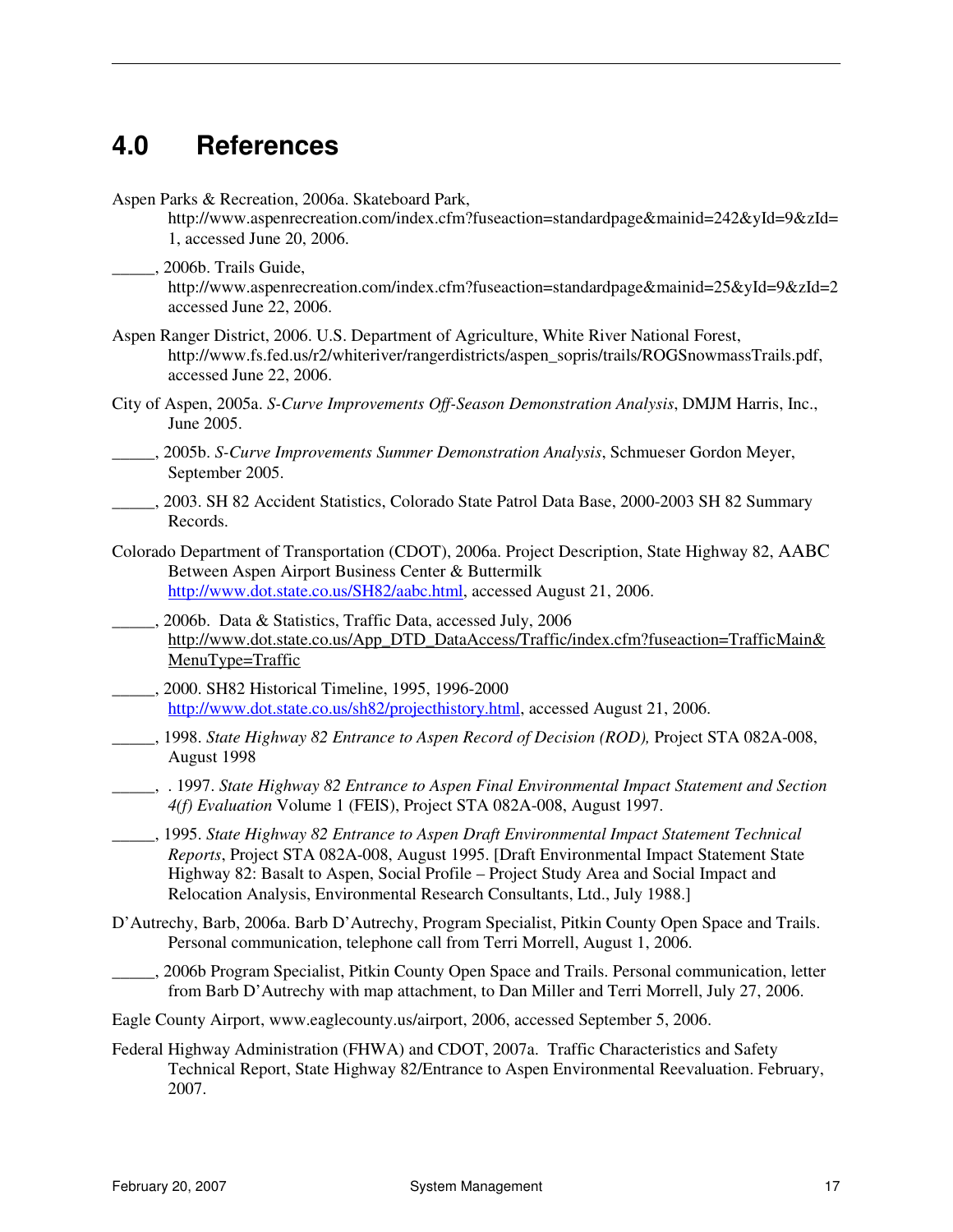and CDOT, 2007b. Social Environment and Community Conditions Technical Report, State Highway 82/Entrance to Aspen Environmental Reevaluation. February 2007.

- Federal Transit Administration (FTA), National Transit Database, NTD Publications Archives. http://www.ntdprogram.com/ntdprogram/archives.htm, accessed August 23, 2006.
- Felsburg Holt & Ullevig for the Intermountain Transportation Planning Region, *2030 Intermountain Regional Transportation Plan*, October 2004, http://www.dot.state.co.us/StatewidePlanning/PlansStudies/files\_final2030update\_jdc/2030%20R egional%20%20Plans\_Transit%20Elements/Intermountain%202030%20RTP.pdf, accessed June, 27, 2006.

Pitkin County Airport, www.aspenairport.com/geninfo\_overview, 2006, accessed September 5, 2006.

- Roaring Fork Transportation Authority, 2006a. Roaring Fork Valley Schedule http://www.rfta.com/valley, accessed August 21, 2006.
	- \_\_\_\_\_, 2006b. Ski Shuttle Schedules http://www.rfta.com/swinter/airport, accessed August 21, 2006.
- \_\_\_\_\_, 2005. Monthly Ridership Reports 2005.
- \_\_\_\_\_, 2004. Monthly Ridership Reports 2004.
- \_\_\_\_\_, 2003. *West Glenwood Springs to Aspen CIS*, Otak, Inc. for Roaring Fork Transportation Authority, May 2003.*Area-wide Job Access Transportation Plan for the Roaring Fork & Colorado River Valleys*, Roaring Fork Transportation Authority, 2003

### **5.0 List of Preparers**

Maureen A. Paz de Araujo, AICP, Senior Transportation Planner, HDR Engineering, Inc.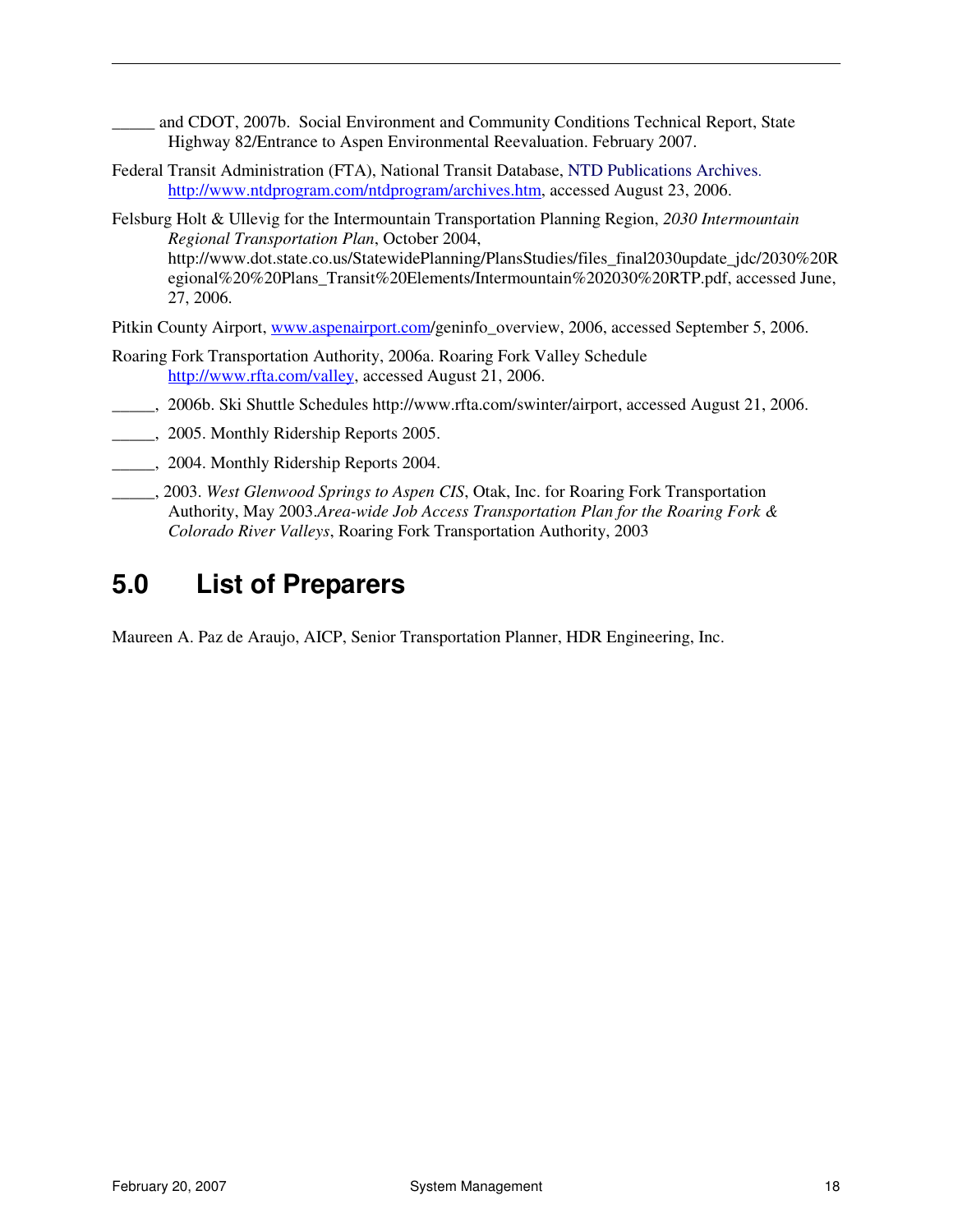# **Appendix A: Federal and state regulations**

| Applicable regulation to<br>system management<br>assessment                                                                                                                                                                                                                              | <b>Description</b>                                                                                                                                                                                                                                                                                                                                                                                                                                                                                                                                                                          | Changes if any                                                                                                                                                                                                  | <b>Relationship to project</b>                                                                                                                                                                                                             |  |
|------------------------------------------------------------------------------------------------------------------------------------------------------------------------------------------------------------------------------------------------------------------------------------------|---------------------------------------------------------------------------------------------------------------------------------------------------------------------------------------------------------------------------------------------------------------------------------------------------------------------------------------------------------------------------------------------------------------------------------------------------------------------------------------------------------------------------------------------------------------------------------------------|-----------------------------------------------------------------------------------------------------------------------------------------------------------------------------------------------------------------|--------------------------------------------------------------------------------------------------------------------------------------------------------------------------------------------------------------------------------------------|--|
| The National<br><b>Environmental Policy Act</b><br>of 1969, as amended<br>(NEPA)<br>(Pub. L. 91-190, 42<br>U.S.C. 4321-4347,<br>January 1, 1970, as<br>amended by Pub.<br>L. 94-52, July 3, 1975,<br>Pub. L. 94-83,<br>August 9, 1975, and Pub.<br>L. 97-258, § 4(b),<br>Sept. 13, 1982) | The purposes of this Act<br>are to prevent or eliminate<br>damage to the<br>environment, protect the<br>health and welfare of<br>people, to enrich the<br>understanding of the<br>ecological systems and<br>natural resources<br>important to the region.                                                                                                                                                                                                                                                                                                                                   |                                                                                                                                                                                                                 | All projects involving the<br>Federal Highway<br>Administration (FHWA)<br>must follow NEPA<br>regulations. Procedures<br>and guidance are set by<br>the Council on<br><b>Environmental Quality</b><br>(CEQ).                               |  |
| 1991 Intermodal Surface<br><b>Transportation Efficiency</b><br>Act (ISTEA)                                                                                                                                                                                                               | This landmark provided<br>policy guidance and<br>funding for highway,<br>transit, and safety<br>programs, and authorizes<br>Federal transportation<br>programs in these areas<br>for fiscal years 1992-<br>1997. Through ISTEA,<br>FHWA provided a strategic<br>investment framework,<br>created programs, such as<br>the Surface Transportation<br>Program, that provided<br>flexibility to state and local<br>officials, and helped<br>assure that transportation<br>investments would meet<br>the unique needs of their<br>communities. ISTEA's<br>authority expired in<br>October 1997. | This program was<br>reauthorized as<br><b>Transportation Equity Act</b><br>for the 21st Century<br>(TEA-21) (see below).                                                                                        | An important step in<br>coordinating and funding<br>local multimodal projects,<br>and funds for<br>Transportation<br>Enhancement activities,<br>such as landscaping and<br>beautification,<br>rehabilitation-important<br>to this project. |  |
| <b>Transportation Equity Act</b><br>for the 21st Century<br>(TEA-21)                                                                                                                                                                                                                     | The Transportation Equity<br>Act for the 21st Century<br>was enacted<br>June 9, 1998. TEA-21<br>authorized the federal<br>surface transportation<br>programs for highways,<br>highway safety, and transit<br>for the period 1998-2003.<br>The TEA-21 Restoration<br>Act, enacted<br>July 22, 1998, provided                                                                                                                                                                                                                                                                                 | This program continued<br>ISTEA in 1998 and was<br>reauthorized as Safe,<br>Accountable, Flexible,<br><b>Efficient Transportation</b><br>Equity Act: A Legacy for<br>Users (SAFETEA-LU)<br>in 2005 (see below). | <b>Continued ISTEA's</b><br>innovative policies.                                                                                                                                                                                           |  |

**Table A–1. Federal and state regulations followed in development of the 1997 FEIS System Management section, changes in the regulations, and new regulations.**